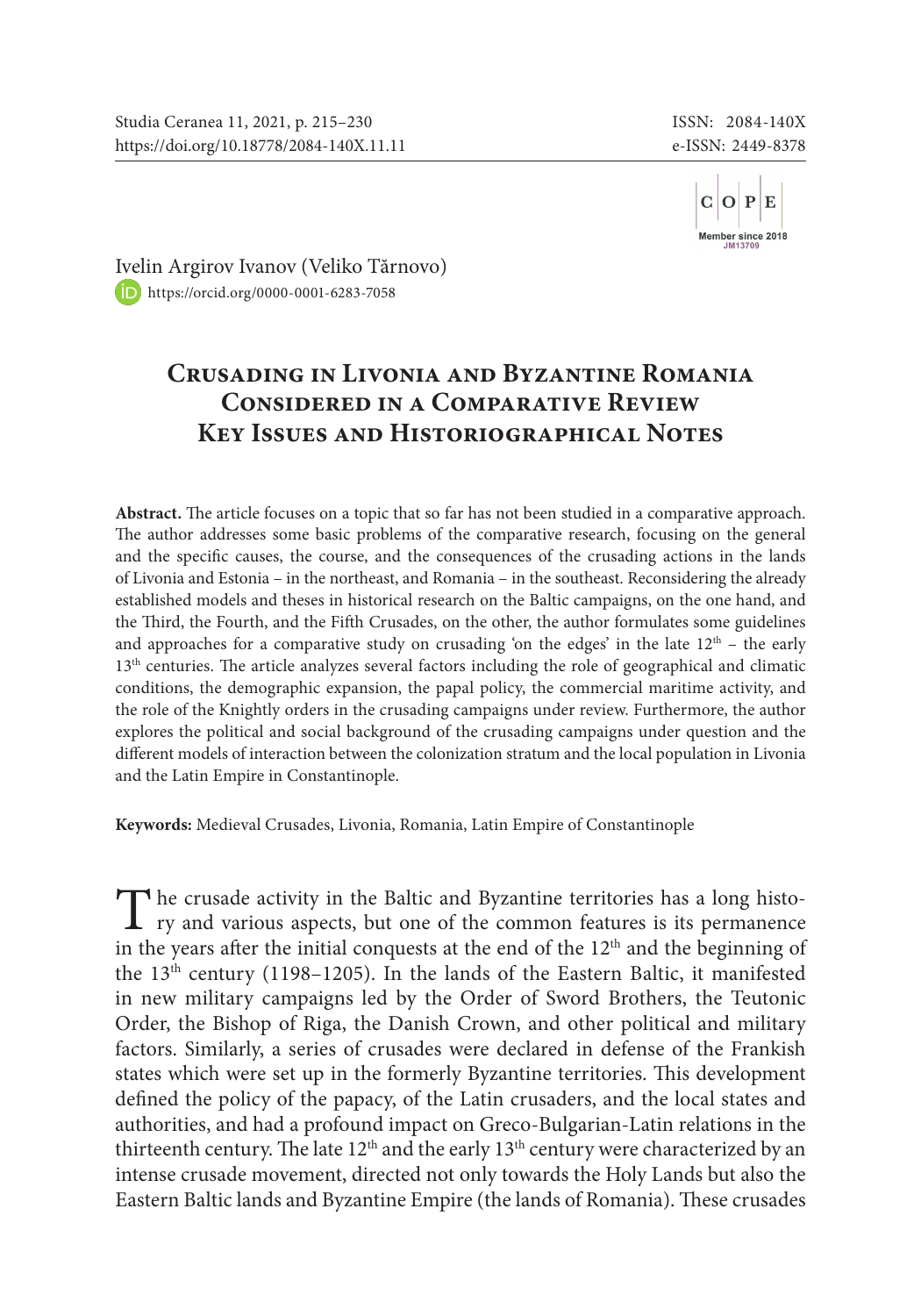changed, to a greater or lesser extent, the course of local history and, despite the considerable geographical distance, they were a manifestation of common (or similar) ambitious religious, political, and economic interests.

What was shared between and specific about the Livonian crusade from the first half of the  $13<sup>th</sup>$  century and the Fourth Crusade (1202–1204)? What were the motives, the driving forces, and the ultimate goals of the papal policy in the Baltic region and the Balkans at the beginning of the 13<sup>th</sup> century? What were the consequences of these crusades for the Baltic and Balkan peoples? What were the shared and distinguishing characteristics of the *Terra Mariana* founded in 1207 and the *Latin Empire* established in former Byzantine lands in 1204, with Constantinople as its political centre? What was the scale of commercial activities involved in the Livonian crusade and the Fourth Crusade? What were the general and the specific trends in the history of the Southeastern region and of the East-Baltic region in the first three decades of the  $13<sup>th</sup>$  century when locals were strongly affected by the expanding papal power and influence on the eastern borders of the European continent? These are just some of the issues that can be the basis of such a comparative study. This paper is aimed at mapping out the main problems and a brief historiographical overview to further comparative interdisciplinary research of the Crusades and their consequences in Livonia and Romania.

Yet, despite their importance, to date these expeditions and crusading activities have not been systematically examined in a comparative approach. As far as the state of the research related to the issue is concerned, so far no comparative studies have been carried out on the Livonian Crusade and the Fourth Crusade. The only close studies have been devoted to comparative research between the Crusaders in the Iberian peninsula and the Baltic region and between the Baltic Crusades and the Holy Lands<sup>1</sup>. Bulgarian historiography too lacks a comparative study of the mentioned processes in Livonia and Romania during the period in question. The historical parallels between Livonia and Romania (Latin Empire of Constantinople) have been partially explored.

However, as far as research on the Baltic Crusades is concerned, the period is the subject of considerable research activity. First of all, I would note some Latvian and Estonian historians and archaeologists as I. Šterns, A. Šnē, E. Eihmane, A. Levāns, G. Zariņa, M. Sound, A. Selart and A. Mänd2 . The Baltic Crusades,

<sup>1</sup> *Crusading on the Edge*. *Ideas and Practice of Crusading in Iberia and the Baltic Region*, *1100*–*1500*, ed. T.K. NIELSEN, I. FONNESBERG-SCHMIDT, Turnhout 2016; N. MORTON, *The Division of Resources between the Holy Land and the Baltic*, [in:] *The Teutonic Knights in the Holy Land*, *1190*–*1291*, Woodbridge 2017, p. 118–130.

<sup>2</sup> I. Šterns, *Latvijas vēsture 1180*–*1290: Krustakari*, Rīga 2002; A. Šnē, *Multicoloured Culture: Coexistence of the Local and the Western in the Territory of Latvia During the Middle Ages*, [in:] *Colours of Archaeology*. *Material Culture and Society*, Vilnius–Helsinki–Riga–Tartu 2007, p. 139–154; IDEM, The Emergence of Livonia: the Transformations of Social and Political Structures in the Terri*tory of Latvia During the Twelfth and Thirteenth Centuries*, [in:] *The Clash of Cultures on the Medi-*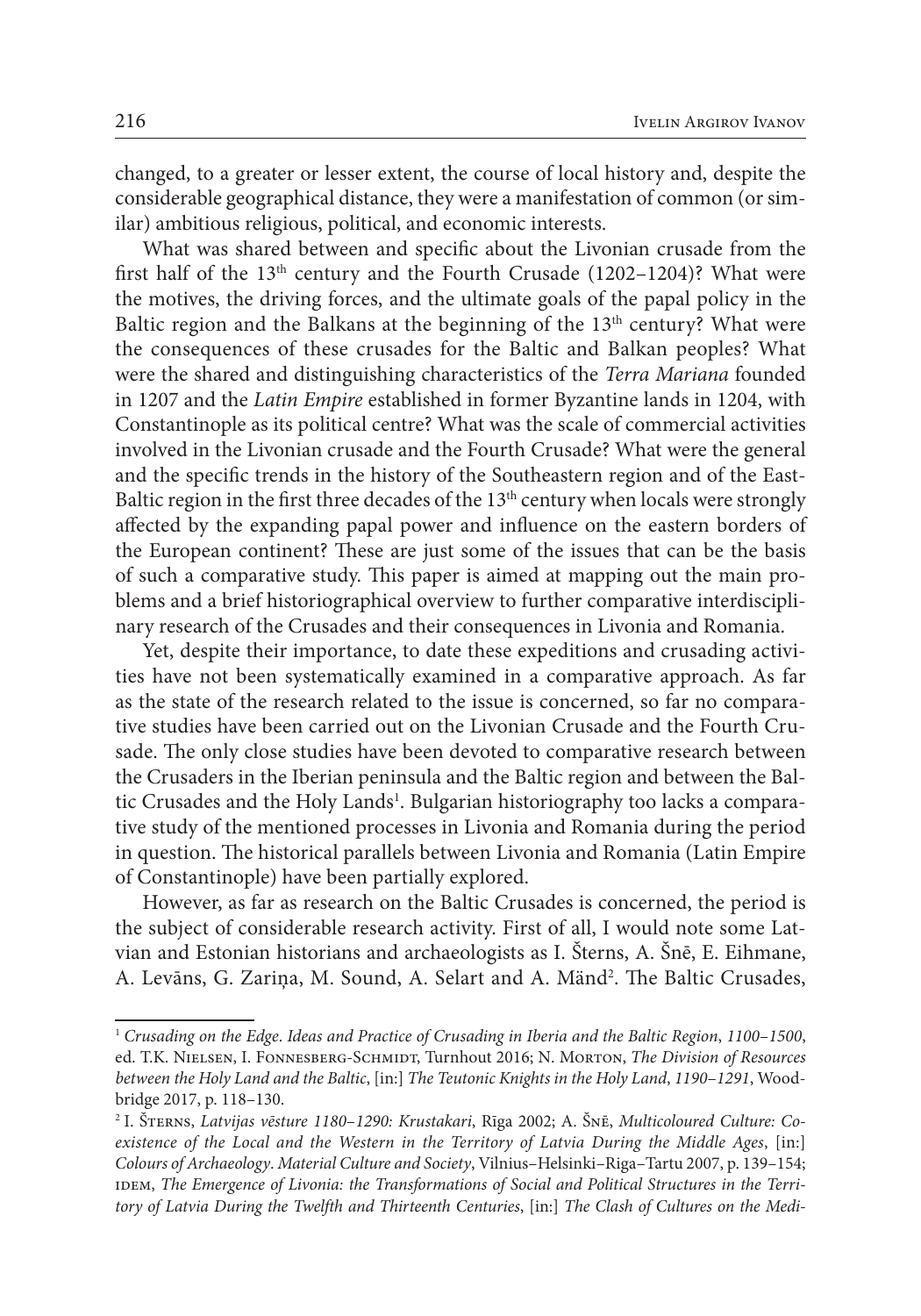the military orders, and the early history of medieval Livonia are also brilliantly presented in the research of historians as Nils Blomkvist and Iben Fonnesberg-Schmidt, Richard Spence, Barbara Bombi (the Popes, the Catholic church and the Baltic Crusades), Eric Christiansen, John Lind, Alan Murray, William Urban, Roman Czaja, A. Pluskowski and H. Valk (the Livonian Sword Brothers, the Teutonic Order, and the conquest of Livonia)<sup>3</sup>. These studies are only part of the vast historiography on the problems of the Livonian Crusades. They do not present in full the historiographical base, but point to opportunities for comparative

*eval Baltic Frontier*, ed. A.V. Murray, Farnham 2009, p. 53–73; idem, *The Image of the Other or the Own: Representation of Local Societies in Heinrici Chronicon*, [in:] *The Medieval Chronicle*, vol. VI, ed. E. Kooper, Amsterdam–New York 2009, p. 247–260; idem, *The Hanseatic League and the Eastern Baltic: Towns*, *Trade and Politics in Medieval Livonia from the Thirteenth to the Mid*-*Sixteenth Century*, [in:] *The North*-*Eastern Frontiers of Medieval Europe*. *The Expansion of Latin Christendom in the*  Baltic Lands, ed. A.V. MURRAY, Farnham 2014 [= ELE, 4], p. 353-378; IDEM, *Faith*, *Society and Identity: Religious and Social Identity in Latvia on the Eve and Early Stages of the Crusades*, [in:] *Today I Am Not the One I Was Yesterday: Archaeology*, *Identity and Change*, Tartu–Helsinki–Riga–Vilnius 2015, p. 137–150; E. Eihmane, *The Baltic Crusades: A Clash of Two Identities*, [in:] *The Clash of Cultures*…, p. 37–52; A. Levans, *Tuvās vēstures ainas*. *Vēsturisko priekšstatu par Livoniju rašanās 13*. *gadsimta historiogrāfijā*, Rīga 2014; G. Zarina, *Latvijas iedzīvotāju paleodemogrāfija*. *7*. *g*.*t*. *pr*.*Kr*. – *1800*. *g*., Rīga 2009; A. Selart, *Confessional Conflict and Political Co*-*operation: Livonia and Russia in the Thirteenth Century*, [in:] *Crusade and Conversion on the Baltic Frontier*, *1150*–*1500*, ed. A.V. Murray, Aldershot 2001, p. 151–176; idem, *Der livländische Deutsche Orden und Ruslsland*, [in:] *L*'*Ordine Teutonico tra Mediterraneo e Baltico*, ed. H. Houben, Galatino 2008, p. 253–276; idem, *Livland und die Rus*' *im 13*. *Jahrhundert*, Köln–Weimar–Wien 2007; idem, *Popes and Livonia in the First Half of the Thirteenth Century: Means and Chances to Shape the Periphery*, CHR 100.3, 2014, p. 437–458; idem, *Livland*-*eine Region am Ende der Welt?: Forschungen zum Verhältnis zwischen Zentrum und*  Peripherie im späten Mittelalter, Köln 2017; IDEM, Die Kreuzzüge in Livland Mitte des 13. Jahrhun*derts und das dänische König shaus*, [in:] *Narva und die Ostseeregion*. *Beiträge der II Internationalen Konferenz über die politischen und kulturellen Beziehungen zwischen Russland und der Ostseeregion (Narva*, *1*.–*3*. *Mai 2003)*, Narva 2004; idem, *Livonia*, *Rus*' *and the Baltic Crusades in the Thirteenth Century*, Leiden–Boston 2015 [= ECEEMA, 29].

<sup>3</sup> N. Blomkvist, *The Discovery of the Baltic*. *The Reception of a Catholic World*-*system in the European North (AD 1075*–*1225)*, Leiden–Boston 2004 [= NW, 15]; I. Fonnesberg-Schmidt, *The Popes and the Baltic Crusades*, *1147*–*1254*, Leiden–Boston 2007 [= NW, 26]; R. Spence, *Pope Gregory IX and the Crusade on the Baltic*, CHR 69.1, 1983, p. 1–19; B. Bombi, *Innocent III and the Baltic Crusade after the Conquest of Constantinople*, [in:] *Crusading on the Edge*. *Ideas and Practice of Crusading in Iberia and the Baltic Region*, *1100*–*1500*, ed. T. Nielsen, I. Fonnesberg-Schmidt, Turnhout 2016, p. 117–133; E. Christiansen, *The Northern Crusades*. *The Baltic and the Catholic Frontier*, *1100*– 1525, London 1980; J. LIND, *Collaboration and Confrontation between East and West on the Baltic Rim as a Result of the Baltic Crusades*, [in:] *Der Ostseeraum und ontinentaleuropa*, *1100*–*1600*. *Culture Clash or Compromise*, Schwerin 2004, p. 123–126; A.V. Murray, *The Structure*, *Genre and Intended Audience of the Livonian Rhymed Chronicle*, [in:] *Crusade and Conversion*…, p. 235–251; W. URBAN, *The Livonian Crusade*, Washington 2004; IDEM, *The Military Occupation of Semgallia in the Thirteenth Century*, [in:] *Baltic History*, Columbus 1974, p. 21–34; R. Czaja, *The Teutonic Order in Prussia and Livonia*. *The Political and Ecclesiastical Structures 13th*–*16th Century*, Toruń 2016; A. Pluskowski, H. Valk, *Conquest and Europeanization: the Archaeology of the Crusades in Livonia*, *Prussia and Lithuania*, [in:] *The Crusader World*, ed. A.J. Boas, London 2016, p. 568–593.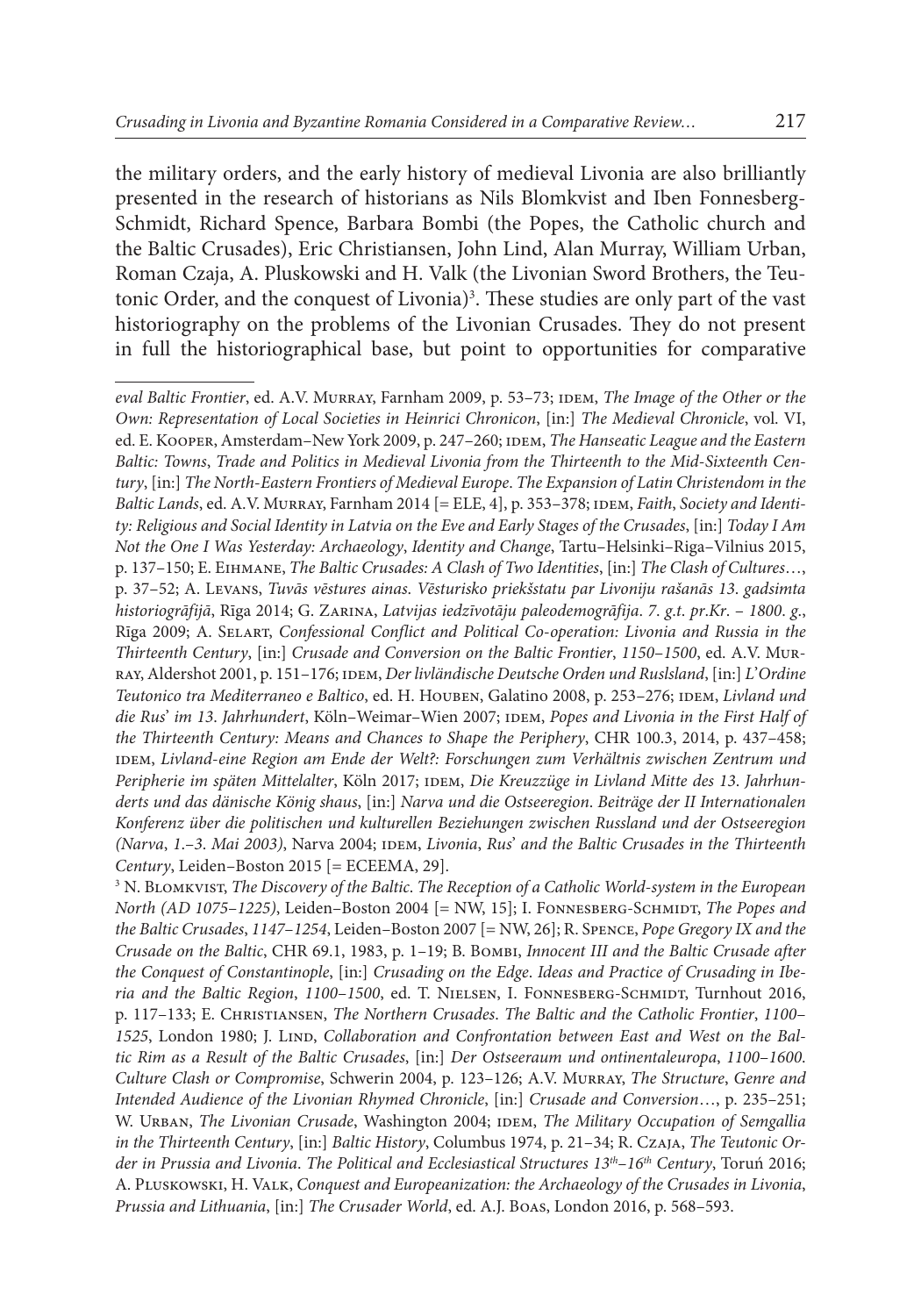research regarding other regions and crusades – in this case the Fourth Crusade and the Balkans in the period under consideration.

The comparative approach to studying society has a long tradition dating back to the Ancient World. Since the nineteenth century, philosophers, anthropologists, political scientists, and historians have used cross-cultural comparisons to achieve various objectives. For researchers adopting a normative perspective, comparisons have served as a tool for developing classifications of social phenomena and for establishing whether the shared phenomena can be explained by the same causes. For many researchers, comparisons have provided an analytical framework for examining and explaining social and cultural differences and specificities.

A research study on this topic requires a comparative historical and intercultural analysis, thus aiming at (and emphasizing) the similarities and substantial differences between Livonia and the Balkans in the first half of the 13<sup>th</sup> century. Such a comparative study also requires careful definition of chronological boundaries that correspond to specific events and dates in the Crusading activity in the Eastern Baltic and the Balkans in the first decades of the  $13<sup>th</sup>$  century. In my opinion, the beginning can be set at the start of the Livonian Crusade in 1198 or the very end of the  $12<sup>th</sup>$  and the beginning of the  $13<sup>th</sup>$  century. In fact, only four years separate 1198 and the beginning of the Fourth Crusade in 1202. Following the above, the starting chronological date of this research can be fixed in 1198, and the end can be marked by Gregory IX's attempted expeditions in defense of the Latin Empire in the years 1238–1240.

Such a comparative study requires careful identification of key issues and subtopics. In the first place, I would define *the evolution of crusading in the context of political circumstances across Europe*, *the role of the papal policy in Livonia and Romania in the first decades of the*  $13<sup>th</sup>$  *century<sup>4</sup>. One of the specific objectives* 

<sup>4</sup> For further reference on the topic cf.: W. Urban, *The Livonian*…; B. Bombi, *Innocent III*…, p. 117–133; E. CHRISTIANSEN, *The Northern*….; S. EKDAHL, *Crusades and Colonisation in the Baltic: a Historiographic Analysis*, RIPS 19, 2003/2004, p. 1–43; I. Fonnesberg-Schmidt, *The Popes*…; A. Selart, *Popes*…, p. 437–458; M. Tamm, *How to Justify a Crusade? The Conquest of Livonia and New Crusade Rhetoric in the Early Thirteenth Century*, JMH 39.4, 2013, p. 431–455; A. Šnē, *Multicoloured Culture*…, p. 139–154; IDEM, *The Emergence of Livonia*…, p. 53–73; E. EIHMANE, *The Baltic Crusades*…, p. 37–52; A. Selart, *Confessional*…, p. 151–176; idem, *Der livländische*…, p. 253–276; N. BLOMKVIST, *Discovery of the Baltic*…; I. FONNESBERG-SCHMIDT, *The Popes*…; R. SPENCE, *Pope Gregory IX*…, p. 1–19; J. Lind, *Collaboration*…, p. 123–126; A.V. Murray, *The Structure*…, p. 235–251; W. Urban, *The Military Occupation*…, p. 21–34; A. Pluskowski, H. Valk, *Conquest and Europeanization*…, p. 568–593; *The North*-*Eastern Frontiers*…; M. Tamm, *How to Justify*…, p. 431–455; IDEM, *Inventing Livonia: The Name and Fame of a New Christian Colony on the Medieval Baltic Frontier*, ZfO 60, 2011, p. 186–209; J. France, *The Crusades and the Expansion of Catholic Christendom*, *1000*–*1714*, London 2005. For further reference on Crusades in Byzantine Romania (the Balkans) cf.: N. Chrissis, *Crusading in Frankish Greece*. *A Study of Byzantine*-*Western Relations and Attitudes*, *1204*–*1282*, Turnhout 2012 [= MCS, 22]; idem, *New Frontiers: Frankish Greece and the Development of Crusading in the Early Thirteenth Century*, [in:] *Contact and Conflict in Frankish*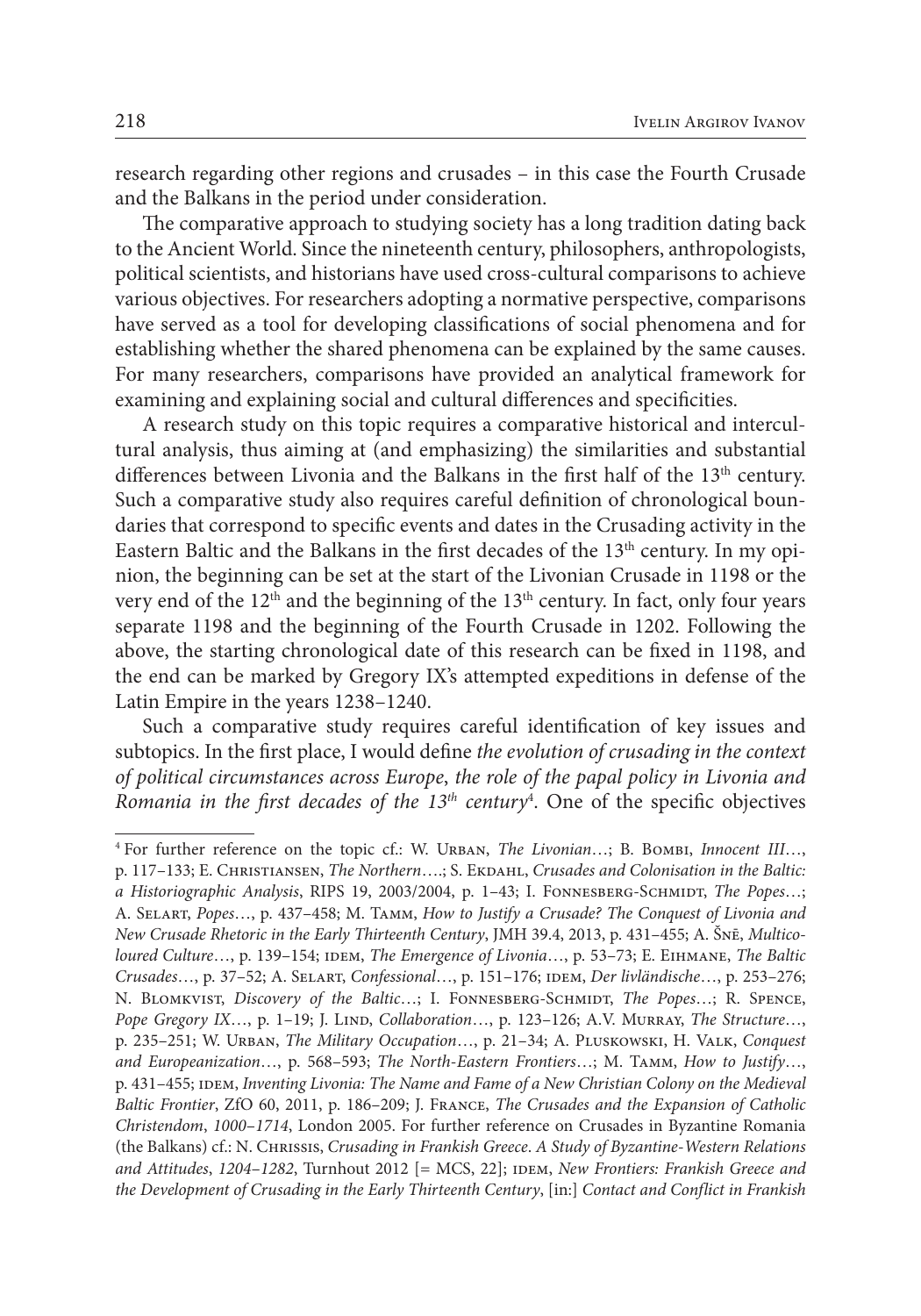regarding the issue is the Vatican politics from the first half of the  $13<sup>th</sup>$  century (the pontificates of Innocent III, Honorius III, and Gregory IX), when both the Eastern Baltic and the Balkans were strongly affected by the expanding papal power and a series of crusades directed to the eastern borders of Latin Europe. Also, the role of the pontificate of Pope Gregory IX and the apogee of the crusading activity against John III Vatatzes and John II Asen and in helping Latin Romania must be emphasized<sup>5</sup>. The studies on the Crusades, especially on the Fourth Crusade and its impact on the Balkan peoples and states, are also numerous and diverse $\rm ^6$ .

This brief overview cannot represent the enormous historiography based on Papal politics, the Livonian Crusade, and the Fourth Crusade, but the studies conducted so far are a reliable basis for comparative research of the history of the Baltic and Balkan regions at the end of the 12<sup>th</sup> and in the 13<sup>th</sup> century.

*Greece and the Aegean*, *1204*–*1453*. *Crusade*, *Religion and Trade between Latins*, *Greeks and Turks*, ed. N. CHRISSIS, M. CARR, Burlington 2014, p. 17-41; IDEM, *A Diversion that Never Was: Thibaut IV of Champagne*, *Richard of Cornwall and Pope Gregory IX*'*s Crusading Plans for Constantinople*, *1235*– *1239*, C 9, 2010, p. 123–145; K. Setton, *The Papacy and the Levant (1204*–*1171)*, vol. I, Philadelphia 1976; *Byzantium and the West*. *Perception and Reality (11th*–*15th c*.*)*, ed. N. Chrissis, A. Kolia-Dermitzaki, A. Papageorgiou, London–New York 2019; Z. Pentek, *Cesarstwo Łacińskie 1204*–*1261*. Kolonialne państwo krzyżowców czy Neobizancjum?, Poznań 2004; IDEM, Geoffroy de Villehardouin. *Rycerz i kronikarz IV wyprawy krzyżowej*, Poznań 1996; Robert de Clari, *Zdobycie Konstantyno*pola, ed. et trans. Z. PENTEK, Poznań 1997; F. DALL'AGLIO, Crusading in a Nearer East: the Bal*kan Politics of Honorius III and Gregory IX (1221*–*1241)*, [in:] *La Papauté et les croisades*. *Actes du VIIe Congrès de la Society for the Study of the Crusades and the Latin East*, ed. M. Balard, Farnham 2011, p. 173–184; C. Morris, *Geoffroy de Villehardouin and the Conquest of Constantinople*, His 53, 1968, p. 24–34; A. Maiorov, *The Alliance between Byzantium and Rus*' *before the Conquest of Constantinople by the Crusaders in 1204*, RHis 42.3, 2015, p. 272–303; В. Иванов, *Рицарите йоанити*, *кръстоносните походи и Балканите (XI*–*XIII в*.*)*, София 2020.

<sup>5</sup> J.S. Langdon, *The Forgotten Byzantino*-*Bulgarian Assault and Siege of Constantinople*, *1235*–*1236*, *and the Breakup of the Entente Cordiale between John III Ducas Vatatzes and John Asen II in 1236 as Background to the Genesis of the Hohenstaufen Vatatzes Alliance of 1242*, BMbyz 4, 1985, p. 105–135. <sup>6</sup> Nikolaos Chrissis can be considered one of the best researchers of the crusaders' impact on Byzantine Empire in the period under question: N. CHRISSIS, *Crusading...*; IDEM, *New Frontiers...*, p. 17–41; IDEM, *A Diversion*…, p. 123–145. Concerning the Crusades in Romania, the Politics of the Papacy and the Latin Empire, cf. the following titles: *Contact and Conflict*…; F. DALL'AGLIO, *The Second Bulgarian Kingdom and the Latin Empire of Constantinople: a General Overview*, Pbg 37.1, 2013, p. 109–117; B.H. Златарски, *История на българската държава през средните векове*, vol. ІІІ, *Второто българско царство*. *България при Асеневци (1187*–*1280)*, София 1994 [1940]; B. Primov, *The Papacy*, *the Fourth Crusade and Bulgaria*, BBg 1, 1971, p. 183–213; П. Петров, *Унията между България и Римската църква през 1204 г*. *и четвъртият кръстоносен поход*, ИП 2, 1955, p. 35–57; А. Данчева-Василева, *България и Латинската империя (1204*–*1261)*, София 1985; eadem, *Старофренските хроники като извор за българската история през първата половина на ХІІІ в*., [in:] *Сборник в памет на проф*. *Станчо Ваклинов*, София 1984, p. 51–59; eadem, *Хрониката на Ернул и българо*-*латинските политически отношения*, [in:] *Сборник в чест на академик Димитър Ангелов*, София 1994, p. 65–72; К. Гагова, *Кръстоносните походи и Средновековна България*, София 2004.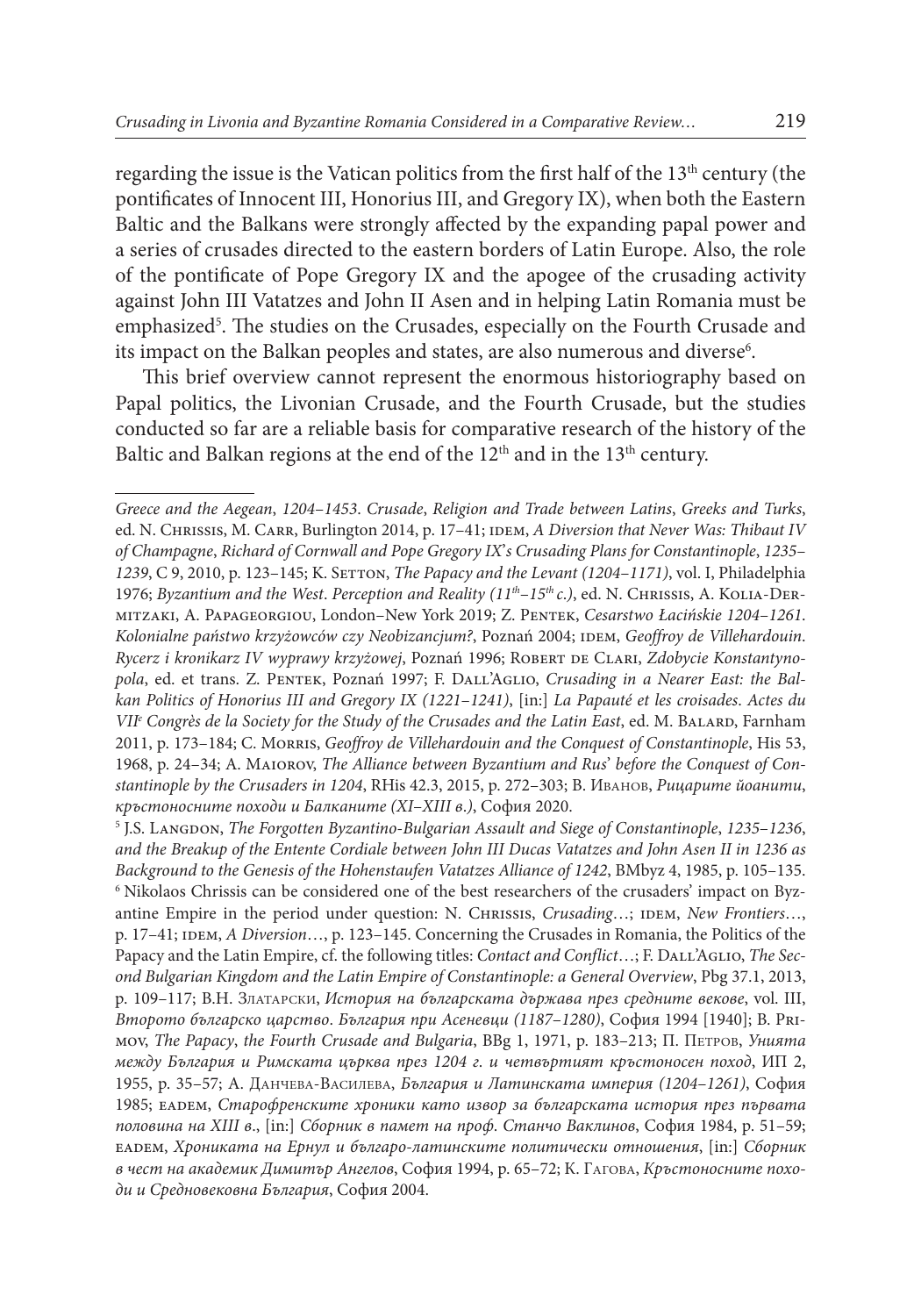But in the wider scope of the Crusades in Livonia and Romania, more general issues can be distinguished. That is the reason why I would next point to the problem of the technology of the Crusading warfare in the Eastern Baltic and Romania, which can be examined in terms of *the military strategy*, *the role of military orders*, *the armaments and tactics of the opposing armies in these largescale and protracted military conflicts*. Among the important topics are the role of the military orders in Livonia and the Balkans at the end of the 12th and the first three decades of the  $13<sup>th</sup>$  century<sup>7</sup>. Also, I would like to stress the fact that Greeks, Bulgarians, and the Baltic peoples succeeded in fighting and defeating the Crusaders by forming alliances against the powerful knights. In parallel, Lithuania and some Russian principalities played an important role in the military conflicts in Livonia in the first decades of the  $13<sup>th</sup>$  century<sup>8</sup>. A similar role in the south

<sup>&</sup>lt;sup>7</sup> For further reference on the Livonian Brothers of the Sword and the Teutonic Order, cf.:  $\Theta$ . XEIII. *Восточная политика Ливонского Ордена в ХІІІ в*., [in:] *Княз Александр Невский и его епоха*, *Санкт*-*Петербург* 1995, p. 65–72; F. Benninghoven, *Der Orden der Schwertbrüder*, *Fratres Milicie Christi de Livonia*, Cologne–Graz 1965; idem, *Unter Kreuz und Adler*. *Der Deutsche Orden*   $im$  *Mittelalter*, Berlin 1990; IDEM, *Zur Rolle des Schwertbrüderordens und des Deutschen Ordens im politischen Gefüge Alt*-*Livlands*, ZfO 41, 1992, p. 165–171; W. Urban, *The Teutonic Knights*. *A Military History*, London 2003; IDEM, *The Military Occupation*…, p. 21–34; IDEM, *The Organization of Defense of the Livonian Frontier in the Thirteenth Century*, S 48, 1973, р. 525–532; idem, *The Sense of Houmor among the Teutonic Knight of the Thirteenth Century*, IQ 42, 1979, р. 40–47; idem, *Victims of* the Baltic Crusade, JBS 29.3, 1998, p. 195-212; S. ЕкрАн*L, Horses of Crossbows: Two Important Warefare Advantages of the Teutonic Order in Prussia*, [in:] *The Military Orders*, ed. H. Nicholson, Aldershot 1998, p. 119–151; IDEM, *The Treatment of Prisoners of War during the Fighting between the Teutonic Order and Lithuania*, [in:] *The Military Orders*. *Fighting for the Faith and Caring for*  the Sick, ed. M. BARBER, Aldershot 1994, p. 263-270; IDEM, *The Strategic Organization of the Commanderies of the Teutonic Order in Prussia and Livonia*, [in:] *La Commanderie*, *institution des ordes militaires dans l*'*Occident medieval*, Paris 2002, p. 219–298; A.J. Forey, *The Military Orders and Holy War against Christians in the Thirteenth Century*, EHR 104, 1989, p. 1–24; K. Kļaviņš, *Vācu ordenis un Livonija*, Riga 2000; E. Mugurevics, *The Military Activity of the Order of the Sword Brethren (1202*–*1236)*, [in:] *The North*-*Eastern Frontiers*…, p. 117–122; A.V. Murray, *The Sword Brothers at War: Observations on the Military Activity of the Knighthood of Christ in the Conquest of Livonia and Estonia (1203*–*1227)*, Omi 18, 2013, p. 27–39; A. Selart, *Der livländische*…, p. 253–276. <sup>8</sup> On the technical aspects of the Crusades in Livonia and Romania, cf.: J. GILLINGHAM, *A Strategy of Total War? Henry of Livonia and the Conquest of Estonia*, *1208*–*1227*, JMMH 15, 2017, p. 186–214; A. Maesalu, *Mechanical Artillery and Warfare in the Chronicle of Henry of Livonia*, [in:] *Crusading and Chronicle Writing on the Medieval Baltic Frontier*. *A Companion to the Chronicle of Henry* 

*of Livonia*, ed. M. Tamm, L. Kaljundi, C.S. Jensen, Farnham 2011, p. 265–290; W. Urban, *The Organization of Defense*…, p. 525-532. On the war in Romania and the Balkans, cf.: B. HENDRICKX, *A propos du nombre des troupes de la quatrieme croisade et l*'*empereur Baudouin I*, B.AR 3, 1971, p. 29–41; B. Hendrickx, T. Sansaridou-Hendrickx, *Indigenous and Local Troops and Mercenaries in the Service of the 'Latin*' *Conquerors of the Byzantine Empire After 1204*, JECH 4, 2014, p. 40–53; J. Haldon, *Byzantium at War AD*, *600*–*1453*, London 2002; P.Ł. Grotowski, *Arms and Armour of the Warrior Saints*. *Tradition and Innovation in Byzantine Iconography (843*–*1261)*, trans. R. Brzezinski, Leiden–Boston 2010 [= Mme, 87]; F. Dall'Aglio, *The Military Alliance between*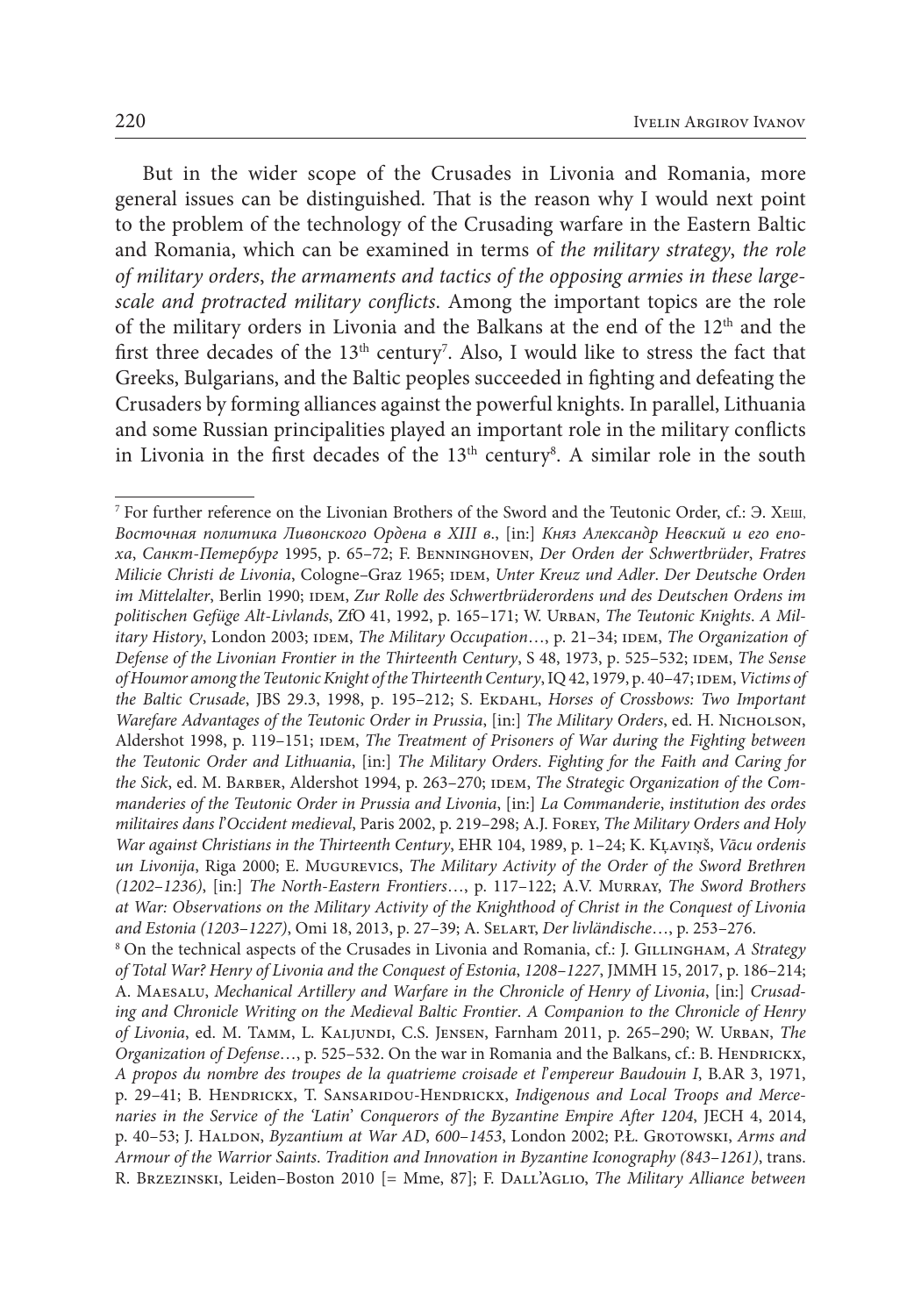was played by the Bulgarians, who, in alliance with the Cumans, the Vlachs, and at times with the Greeks in Thrace, entered into a bloody conflict with the newly established Latin Empire. What were the political, religious, and cultural motives for such a confrontation? What were the consequences for the local societies and their leaders after the emergence of the new Crusaders states – Livonia and Latin Empire? Undoubtedly, a comparative approach calls for an answer to these and a host of other questions.

Quite interesting are also the attempts of Novgorod and the Galician Principality to exert political influence in Livonia and the Balkans, in the context and aftermath of the crusades under consideration. In 1216, the Novgorod prince Mstislav Mstislavich led Novgorod troops into Livonia as far as Riga. In a similar manner, and roughly at the same time, a civil war for the throne broke out in Bulgaria, one of the opposing parties being supported by Russian mercenaries from the Galician Principality<sup>9</sup>.

Another important problem in such a comparative study is *Livonia and Latin Empire as Crusader states*. The considered events and processes lead to the emergence of a new political organization and significant changes in the region. There is also immediate influence on part of the neighboring states, their powers in crusading activities in the Eastern Baltic, the Southern Balkans, and Eastern Asia Minor. Some authors consider the formation of medieval Livonia and the Latin Empire, and the construction of a new feudal system. Without doubt, these

*the Cumans and Bulgaria from the Establishment of the Second Bulgarian Kingdom to the Mongol*  Invasion, AEMA 16, 2008/2009, p. 29-54; S. KYRIAKIDIS, *Crusaders and Mercenaries: the West-European Soldiers of the Laskarids of Nicaea (1204*–*1258)*, MHR 29.2, 2014, p. 139–153; А.В. Майоров, *Рассказ Никиты Хониата о Русско*-*византийском военном союзе в начале XIII века*, [in:] *Русские древности*, ed. А.Ю. Дворниченко, Санкт-Петербург 2011, p. 165–181; V. Marculeț, *Țaratul Vlaho*-*Bulgar și puterile cruciadei în timpul domniei țarului Boril Asan (1207*–*1218)*. *De la conflict armat la colaborare politică și militară*, Tyr SN 10.2, 2016, p. 35–52; V. Ninov, *Един малко познат в българската историография извор за съдбата на император Бодуен I*, ИП 5–6, 2015, p. 22–30; А. Николов, *Кумани и българи срещу латинци (няколко фрагмента от Морейската хроника)*, [in:] *Българско царство*. *Сборник в чест на 60*-*годишнината на доц*. *д*-*р Георги Н*. *Николов*, ed. idem, София 2018, p. 568–581; И. Иванов, *Българо*-*латинските войни от първата половина на XIII в*. *Опит за количествен анализ*, [in:] *Сб*. *от конференция по повод 830 годишнината от въстанието на Петър и Асен*, *Велико Търново*, *26*–*28 октомври 2015 г*., ed. П. Павлов, Н. Кънев, Н. Хрисимов, Велико Търново 2016, p. 178–187; idem, *Тевтонският орден*, *куманите и България през второто десетилетие на XIII в*. *(1211*–*1225)*, Епо 26.2, 2018, p. 383–393; idem, *Българо*-*латинската война от 1205*–*1207 г*.*: численост*, *битки*, *обсади*, *жертви*, *стратегия и тактика на противостоящите страни*, ВС 1, 2015, p. 73–87; К. Йорданов, *Нов поглед към битката при Адрианопол (Военният ресурс на ранната Латинска империя и кампанията от април 1205 г*.*)*, Medi 2, 2011, p. 106–147; Н. ДЮлгеров, *Войската в Ахейското княжество (XIII*–*XIV в*.*)*, Ист 23.3, 2015, p. 244–263.

<sup>9</sup>  А. Maiorov, *Rus*', *Byzantium and Western Europe in the Late Twelfth* – *Early Thirteenth Centuries*, ВСПУ.И 4, 2018, p. 31–43.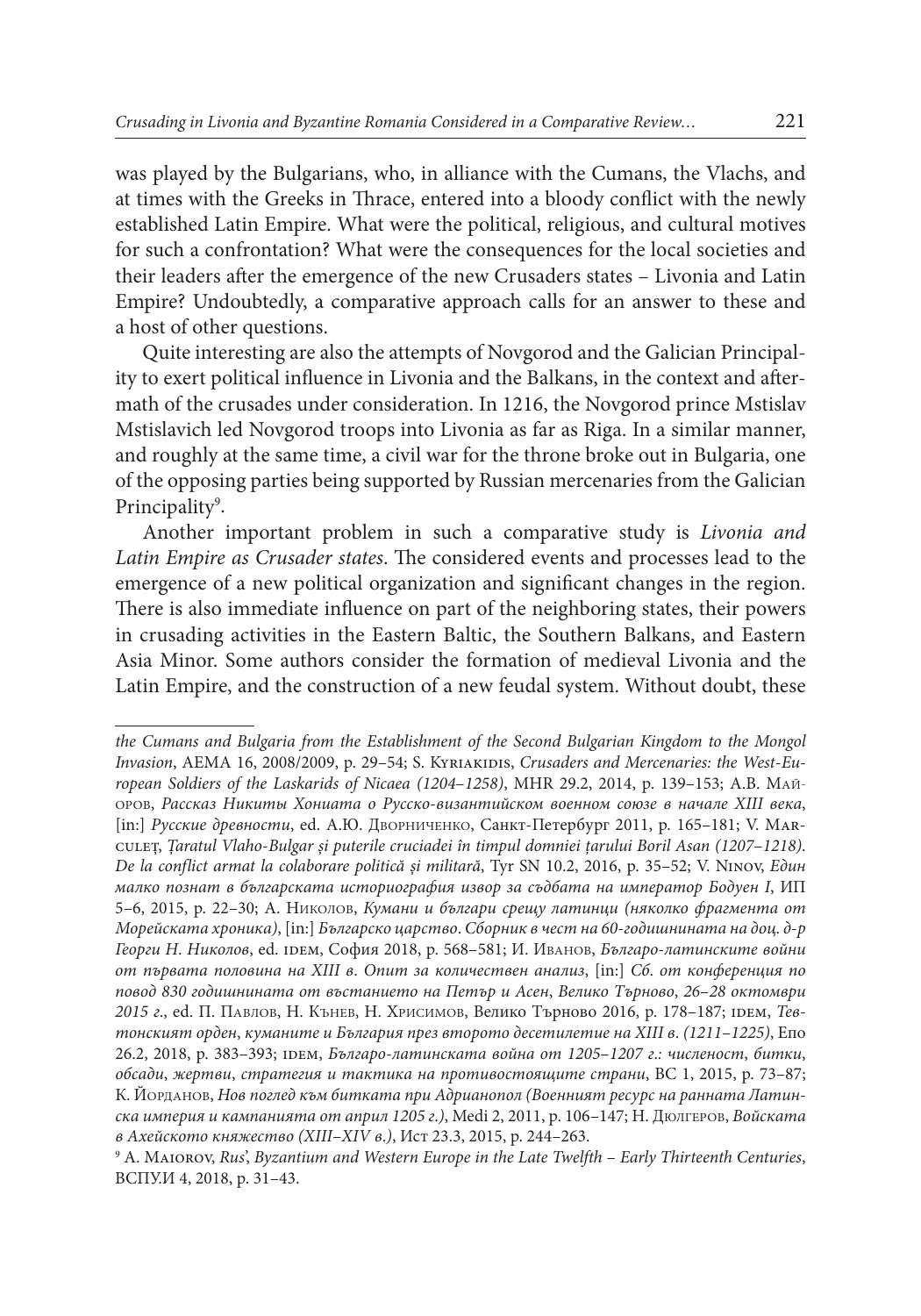characteristics in Livonia and Romania are very specific, but at the same time, some basic parallels can be drawn, providing a basis for a comparative study of the clash between local traditions and the Western European feudal system<sup>10</sup>.

Of crucial importance was also *the role of the commercial interests in crusade activity in Livonia and Romania*. Some prominent researchers analyze the role of the merchants in Livonia and Romania, and this also provides a solid basis for the comparative study<sup>11</sup>. Unlike Livonia and Northern Europe, the Mediterranean region retained the traditions of Roman law and legal practices. What is more, the larger population on the shores and adjacent areas around the Mediterranean Sea generated a much larger volume of trade than the peoples in Livonia and the Baltic Sea. Next, unlike the merchants of the Hanseatic League, who established a solid cartel that allowed them to monopolize trade in the Baltic Sea, the Italian merchants could not afford such a course of action. Also, the significance of winter routes along the frozen rivers and lakes in Livonia in comparison to Southern and Southeastern Europe should be highlighted in such comparative research. Furthermore, based on the comparison with Venetian and Genoese trade in the Mediterranean Sea, the Black Sea, and the Sea of Azov a conclusion can be drawn that the longer routes of the Italians involved more risk factors. While the longest trade routes of the Hanseatic merchants in travel and transport of goods from west-northwest to east-southeast reached 1200–1300 kilometers by sea and land, the trade routes of the Italians to the Sea of Azov reached 1900–2000 kilometers. The longer routes also suggested more risk factors in the course of trade. In this aspect, Livonia was in control of relatively shorter and more easily accessible routes, with summer

<sup>10</sup> A. Šnē, *The Emergence of Livonia*…, p. 53–73; R.L. Wolff, *Romania: the Latin Empire of Constantinople*, S 23, 1948, p. 1–34; *iDEM, Politics in the Latin Patriarchate of Constantinople*, *1204–1261*, DOP 8, 1954, p. 225-303; IDEM, *Baldwin of Flanders and Hainaut*, *First Latin Emperor of Constantinople: his Life*, *Death*, *and Resurrection*, *1172*–*1225*, S 27, 1952, p. 281–322; F.V. Tricht, *La politique étrangère de l*'*empire de Constantinople*, *de 1210 à 1216*. *Sa position en Méditerranée orientale: problèmes de chronologie et d*'*interprétation*, MA 107.2, 2001, р. 219–238; idem, *The Latin Renovatio of Byzantium.The Empire of Constantinople (1204–1228)*, Leiden-Boston 2011 [= ММе, 90]; IDEM, *The Byzantino*-*Latin Principality of Adrianople and the Challenge of Feudalism (1204/6*–*ca*. *1227/28): Empire*, *Venice*, *and Local Autonomy*, DOP 68, 2014, p. 325-342; B. HENDRICKX, *Les institutions de l*'*empire latin de Constantinople (1204*–*1261): la chancellerie*, AClas 19, 1976, p. 123–131; M.T. Lower, *Negotiating Interfaith Relations in Eastern Christendom: Pope Gregory IX*, *Bela IV of Hungary*, *and the Latin Empire*, EMS 21, 2004, p. 49–62; V. Ninov, *Един малко познат*…, p. 22–30; А. Николов, *Второто българско царство и влахо*-*българските дилеми*, [in:] *Великите Асеневци*, ed. П. Павлов, Н. Кънев, Н. Хрисимов, Велико Търново 2016, p. 84–99.

<sup>11</sup> M.R. Munzinger, *The Profits of the Cross: Merchant Involvement in the Baltic Crusade (c*. *1180*–*1230)*, JMH 32.2, 2006, p. 163–185; C.S. Jensen, *Urban Life and the Crusades in North Germany and the Baltic Lands in the Early Thirteenth Century*, [in:] *Crusade and Conversion*…, p. 85; R. Lopez, *The Commercial Revolution of the Middle Ages*, *950*–*1350*, Cambridge 1976; A. Šnē, *The Hanseatic League*…, p. 353–379; И. Иванов, *Търговия и интеграционни процеси в средновековна Ливония през XIII в*.*: Основни тенденции и исторически паралели*, [in:] *Известия на Центъра за стопанско*-*исторически изследвания*. *Пазари*, *общество*, *власт*, vol. V, Варна 2020, p. 27–38.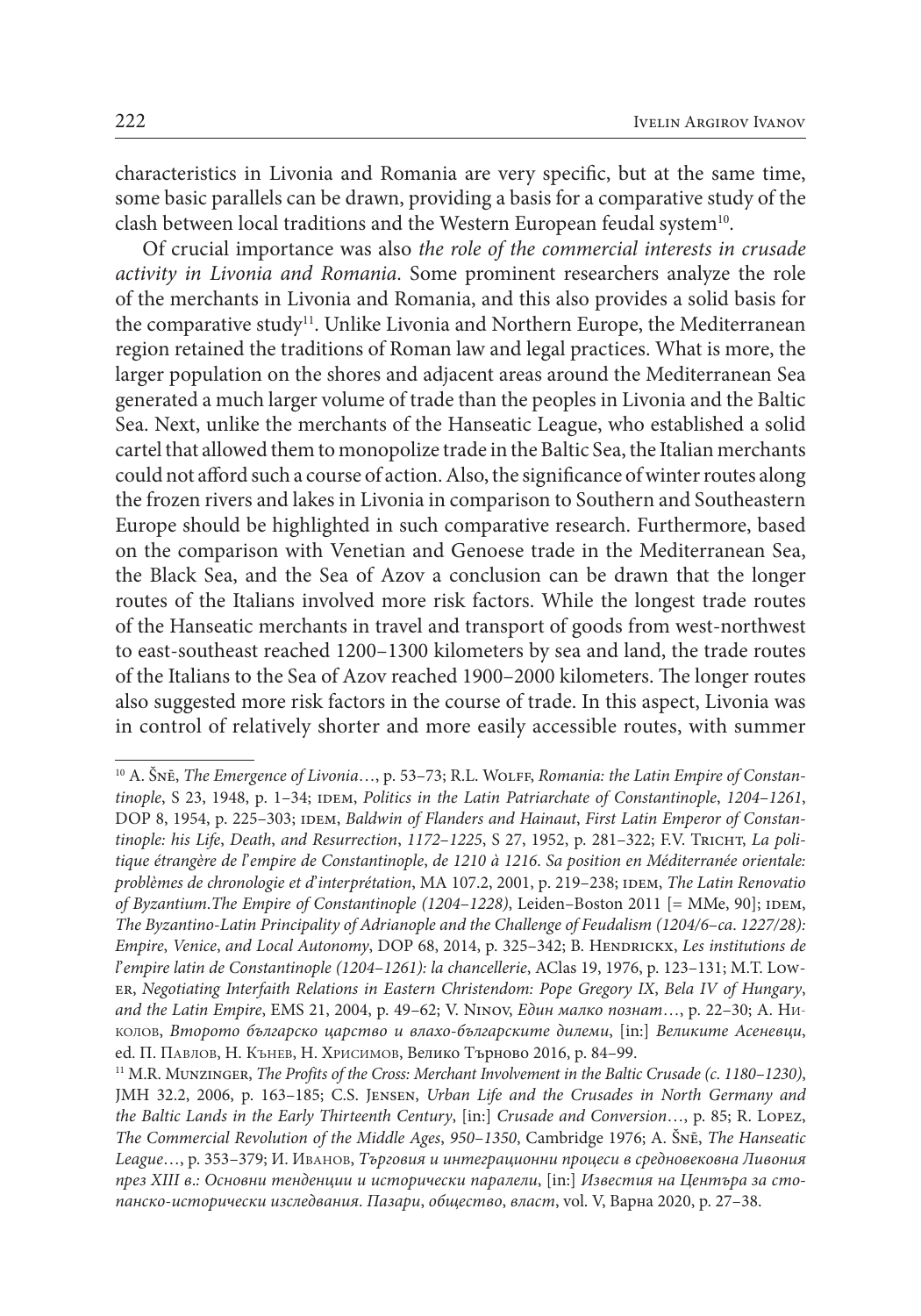and winter options. This contributed to the flourishing of trade in that region as well as the fostering of international and domestic integration over the following centuries. It could also be pointed out that the Hanseatic merchants formed a stable cartel based on their exclusive trade privileges, effectively monopolizing trade in the Baltic Sea. Such behavior was possible only for a few decades for Venetians as a result of the Fourth Crusade. Also, Italian merchants from different cities did not share common privileges in the manner and model of their Hanseatic counterparts. Instead, Italian traders competed for trade privileges, and in the long run, this competition was settled by a *de facto* division of markets. The economic consequences of this Latin "thalassocracy" were expressed in the inclusion of the Balkans and the Aegean in a "subordinate" economic system in the period under question.

Last but not least comes the need for *a comparative study of the clash and cooperation as a result of the crusades in Livonia and Romania* during the first decades of the 13<sup>th</sup> century. Traditionally seen as sharp opposition and conflict, these crusades are increasingly the subject of a different research approach and research methodology. Many contemporary historians see Livonia and the Latin Empire not only as areas of conflict but also of coexistence and mutual influence and intertwining of different cultural identities<sup>12</sup>. Next, according to some researchers of the Baltic crusades, significant demographic changes in the form of mass movements of the local tribes which mixed in a proto-national community started in the 13<sup>th</sup> c. The main factor was closely connected with the Crusades and their consequences. Indisputably, the Livonian Crusade had a terrible effect on the local population, but from another point of view, they also accelerated the process of unification of the local tribes. Besides, collisions and interactions have many other dimensions. Similarly, the Fourth Crusade resulted not only in sharp enmity but in mutual influences and the emergence of new identities and cultural models in the lands of Romania<sup>13</sup>.

Thus, the proposed main problems and topics in chronological order, as specified above, provide a framework for a new and promising comparative study, for which the key purpose is to study the similarities and distinctive characteristics of the Crusades in two remote regions of medieval Europe. I hope that the final

<sup>&</sup>lt;sup>12</sup> E. EIHMANE, *The Baltic Crusades*…, p. 37–52; J. LIND, *Collaboration*…, p. 123–126; A. Murray, *The Saracens of the Baltic: Pagan and Christian Lithuanians in the Perception of English and French Crusaders to Late Medieval Prussia*, JBS 41.4, 2010, p. 413–429; A. Selart, *Confessional*…, p. 151–176; A. Šnē, *Multicoloured Culture*…, p. 139–154; idem, *The Image*…, p. 247–260; idem, *Faith*, *Society and Identity*…, p. 137–150.

<sup>13</sup> A. Ilieva, *Frankish Morea*, *1205*–*1262*. *Socio*-*Cultural Interaction between the Franks and the Local Population*, Athens 1991; M. Dourou-Eliopoulou, *The Image of the 'Greek*' *and the Reality of Greco*-*Latin Interaction in Romania*, *according to 13th and 14th*-*century Latin Sources*, [in:] *Byzantium and the West*…, p. 220–230; D. Jacoby, *The Encounter of Two Societies: Western Conquerors and Byzantines in the Peloponnesus after the Fourth Crusade*, AHR 78.4, 1973, p. 873–906.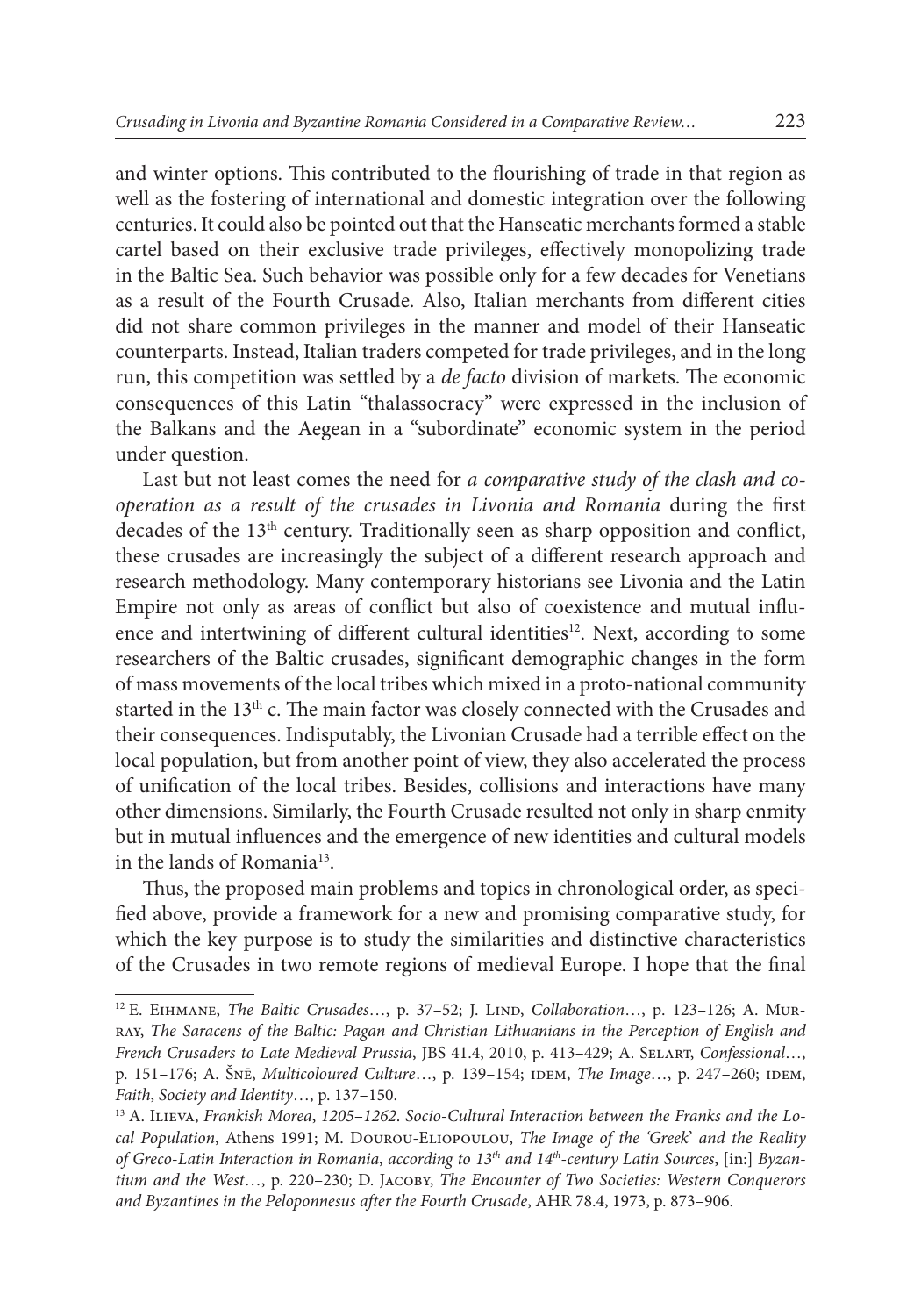results will be both compelling and useful in the research of the broader topic of the Crusades – a subject which has provoked and will continue to arouse strong interest among medievalists.

## **Bibliography**

- Benninghoven F., *Der Orden der Schwertbrüder*, *Fratres Milicie Christi de Livonia*, Cologne– Graz 1965.
- Benninghoven F., *Unter Kreuz und Adler*. *Der Deutsche Orden im Mittelalter*, Berlin 1990.
- Benninghoven F., *Zur Rolle des Schwertbrüderordens und des Deutschen Ordens im politischen Gefüge Alt*-*Livlands*, "Zeitschrift für Ostforschung" 41, 1992, p. 165–171.
- Blomkvist N., *The Discovery of the Baltic*. *The Reception of a Catholic World*-*system in the European North (AD 1075*–*1225)*, Leiden–Boston 2004 [= Northern World, 15], [https://doi.org/](https://doi.org/10.1163/9789047406440) [10.1163/9789047406440](https://doi.org/10.1163/9789047406440)
- Bombi B., *Innocent III and the Baltic Crusade after the Conquest of Constantinople*, [in:] *Crusading on the Edge*. *Ideas and Practice of Crusading in Iberia and the Baltic Region*, *1100*–*1500*, ed. T. NIELSEN, I. FONNESBERG-SCHMIDT, Turnhout 2016, p. 117–133, [https://doi.org/10.1484/M.](https://doi.org/10.1484/M.OUTREMER-EB.5.111266) [OUTREMER-EB.5.111266](https://doi.org/10.1484/M.OUTREMER-EB.5.111266)
- *Byzantium and the West*. *Perception and Reality (11th*–*15th c*.*)*, ed. N. Chrissis, A. Kolia-Dermitzaki, A. Papageorgiou, London–New York 2019.
- Chrissis N., *Crusading in Frankish Greece*. *A Study of Byzantine*-*Western Relations and Attitudes*, *1204*–*1282*, Turnhout 2012 [= Medieval Church Studies, 22], [https://doi.org/10.1484/M.MCS-](https://doi.org/10.1484/M.MCS-EB.5.112240)[EB.5.112240](https://doi.org/10.1484/M.MCS-EB.5.112240)
- Chrissis N., *A Diversion that Never Was: Thibaut IV of Champagne*, *Richard of Cornwall and Pope Gregory IX*'*s Crusading Plans for Constantinople*, *1235*–*1239*, "Crusades" 9, 2010, p. 123–145.
- Chrissis N., *New Frontiers: Frankish Greece and the Development of Crusading in the Early Thirteenth Century*, [in:] *Contact and Conflict in Frankish Greece and the Aegean*, *1204*–*1453*. *Crusade*, *Religion and Trade between Latins*, *Greeks and Turks*, ed. N. Chrissis, M. Carr, Burlington 2014, p. 17–41.
- Christiansen E., *The Northern Crusades*. *The Baltic and the Catholic Frontier*, *1100*–*1525*, London 1980.
- *Contact and Conflict in Frankish Greece and the Aegean*, *1204*–*1453*. *Crusade*, *Religion and Trade between Latins*, *Greeks and Turks*, ed. N. Chrissis, M. Carr, Burlington 2014.
- *Crusading on the Edge*. *Ideas and Practice of Crusading in Iberia and the Baltic Region*, *1100*–*1500*, ed. T.K. NIELSEN, I. FONNESBERG-SCHMIDT, Turnhout 2016.
- Czaja R., *The Teutonic Order in Prussia and Livonia*. *The Political and Ecclesiastical Structures 13th*–*16th Century*, Toruń 2016.
- Dall'Aglio F., *Crusading in a Nearer East: the Balkan Politics of Honorius III and Gregory IX (1221*–*1241)*, [in:] *La Papauté et les croisades*. *Actes du VIIe Congrès de la Society for the Study of the Crusades and the Latin East*, ed. M. Balard, Farnham 2011, p. 173–184.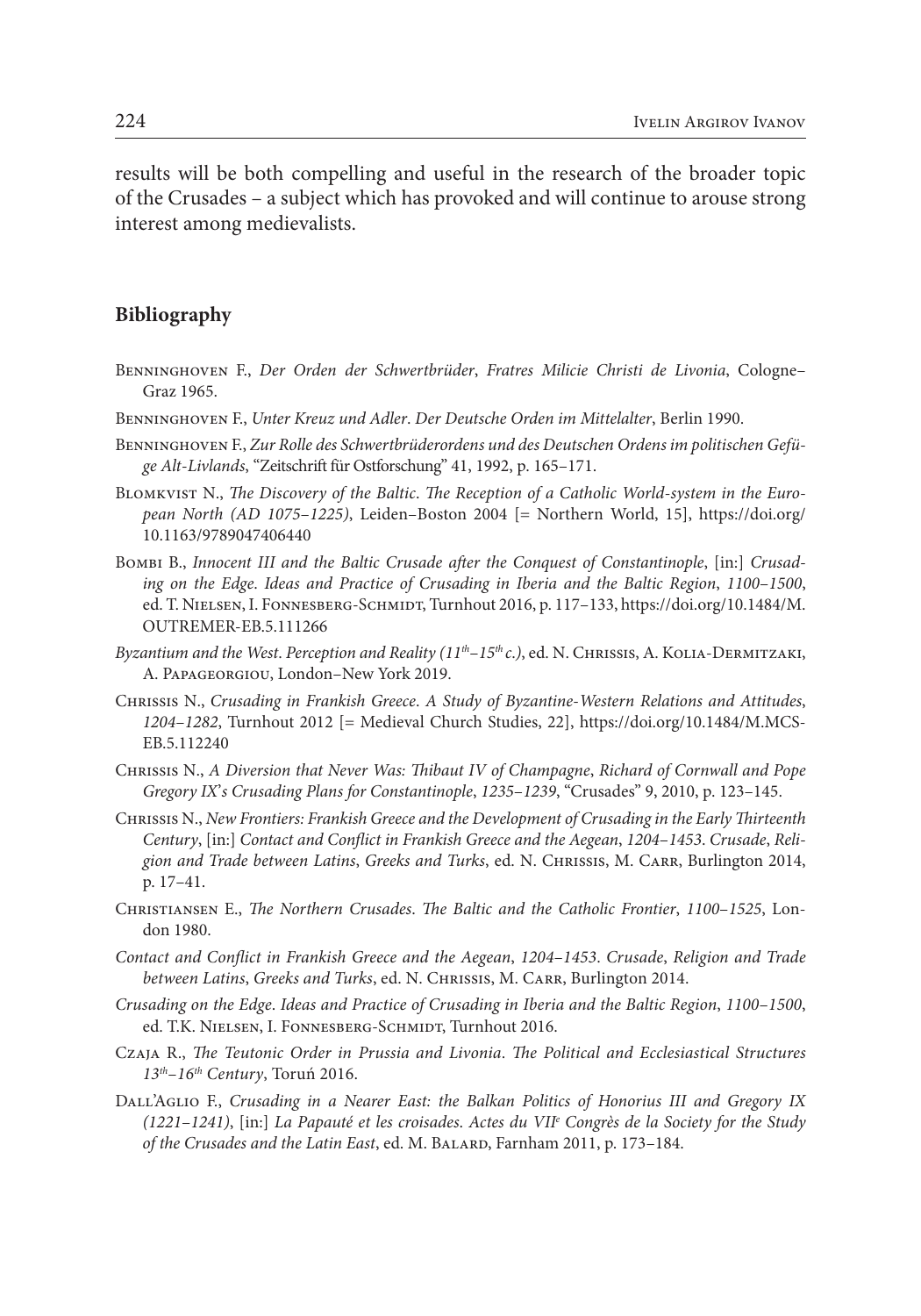- DALL'AGLIO F., *The Military Alliance between the Cumans and Bulgaria from the Establishment of the Second Bulgarian Kingdom to the Mongol Invasion*, "Archivum Eurasiae Medii Aevi" 16, 2008/2009, p. 29–54.
- DALL'AGLIO F., *The Second Bulgarian Kingdom and the Latin Empire of Constantinople: a General Overview*, "Palaeobulgarica / Старобългаристика" 37.1, 2013, p. 109–117.
- Dančeva-Vasileva A., *Bălgarija i Latinskata imperija (1204*–*1261)*, Sofija 1985.
- Dančeva-Vasileva A., *Chronikata na Ernul i bălgaro*-*latinskite političeski otnošeniya*, [in:] *Sbornik v chest na akademik Dimităr Angelov*, Sofija 1994, p. 65–72.
- Dančeva-Vasileva A., *Starofrenskite chroniki kato izvor za bălgarskata istorija prez părvata polovina na XІІІ v*., [in:] *Sbornik v pamet na prof*. *Stančo Vaklinov*, Sofija 1984, p. 51–59.
- Djulgerov N., *Vojskata v Achejskoto knjažestvo (XIII*–*XIV v*.*)*, "История" / "Istorija" 23.3, 2015, p. 244–263.
- Dourou-Eliopoulou M.,*The Image of the 'Greek*' *and the Reality of Greco*-*Latin Interaction in Romania*, *according to 13th and 14th*-*century Latin Sources*, [in:] *Byzantium and the West*. *Perception and Reality (11th*–*15th c*.*)*, ed. N. Chrissis, A. Kolia-Dermitzaki, A. Papageorgiou, London–New York 2019, p. 220–230,<https://doi.org/10.4324/9781315163390-16>
- Eihmane E., *The Baltic Crusades: A Clash of Two Identities*, [in:] *The Clash of Cultures on the Medieval Baltic Frontier*, ed. A.V. Murray, Farnham 2009, p. 37–52.
- Ekdahl S., *Crusades and Colonisation in the Baltic: a Historiographic Analysis*, "Rocznik Instytutu Polsko-Skandynawskiego" 19, 2003/2004, p. 1–43.
- Ekdahl S., *Horses of Crossbows: Two Important Warefare Advantages of the Teutonic Order in Prussia*, [in:] *The Military Orders*, ed. H. Nicholson, Aldershot 1998, p. 119-151.
- Ekdahl S., *The Strategic Organization of the Commanderies of the Teutonic Order in Prussia and Livonia*, [in:] *La Commanderie*, *institution des ordes militaires dans l*'*Occident medieval*, Paris 2002, p. 219–298.
- Ekdahl S., *The Treatment of Prisoners of War during the Fighting between the Teutonic Order and Lithuania*, [in:] *The Military Orders*. *Fighting for the Faith and Caring for the Sick*, ed. M. Barber, Aldershot 1994, p. 263–270.
- Fonnesberg-Schmidt I., *The Popes and the Baltic Crusades*, *1147*–*1254*, Leiden–Boston 2007 [= Northern World, 26], <https://doi.org/10.1163/ej.9789004155022.i-287>
- Forey A.J., *The Military Orders and Holy War against Christians in the Thirteenth Century*, "English Historical Review" 104, 1989, p. 1–24, <https://doi.org/10.1093/ehr/CIV.CCCCX.1>
- France J., *The Crusades and the Expansion of Catholic Christendom*, *1000*–*1714*, London 2005, <https://doi.org/10.4324/9780203088128>
- Gagova K., *Krăstonosnite pochodi i Srednovekovna Bălgarija*, Sofija 2004.
- Gillingham J., *A Strategy of Total War? Henry of Livonia and the Conquest of Estonia*, *1208*–*1227*, "Journal of Medieval Military History" 15, 2017, p. 186–214, [https://doi.org/](https://doi.org/10.1017/9781787441675.009) [10.1017/9781787441675.009](https://doi.org/10.1017/9781787441675.009)
- Grotowski P.Ł., *Arms and Armour of the Warrior Saints*. *Tradition and Innovation in Byzantine Iconography (843*–*1261)*, trans. R. Brzezinski, Leiden–Boston 2010 [= The Medieval Mediterranean, 87], <https://doi.org/10.1163/ej.9789004185487.i-599>
- Haldon J., *Byzantium at War AD*, *600*–*1453*, London 2002.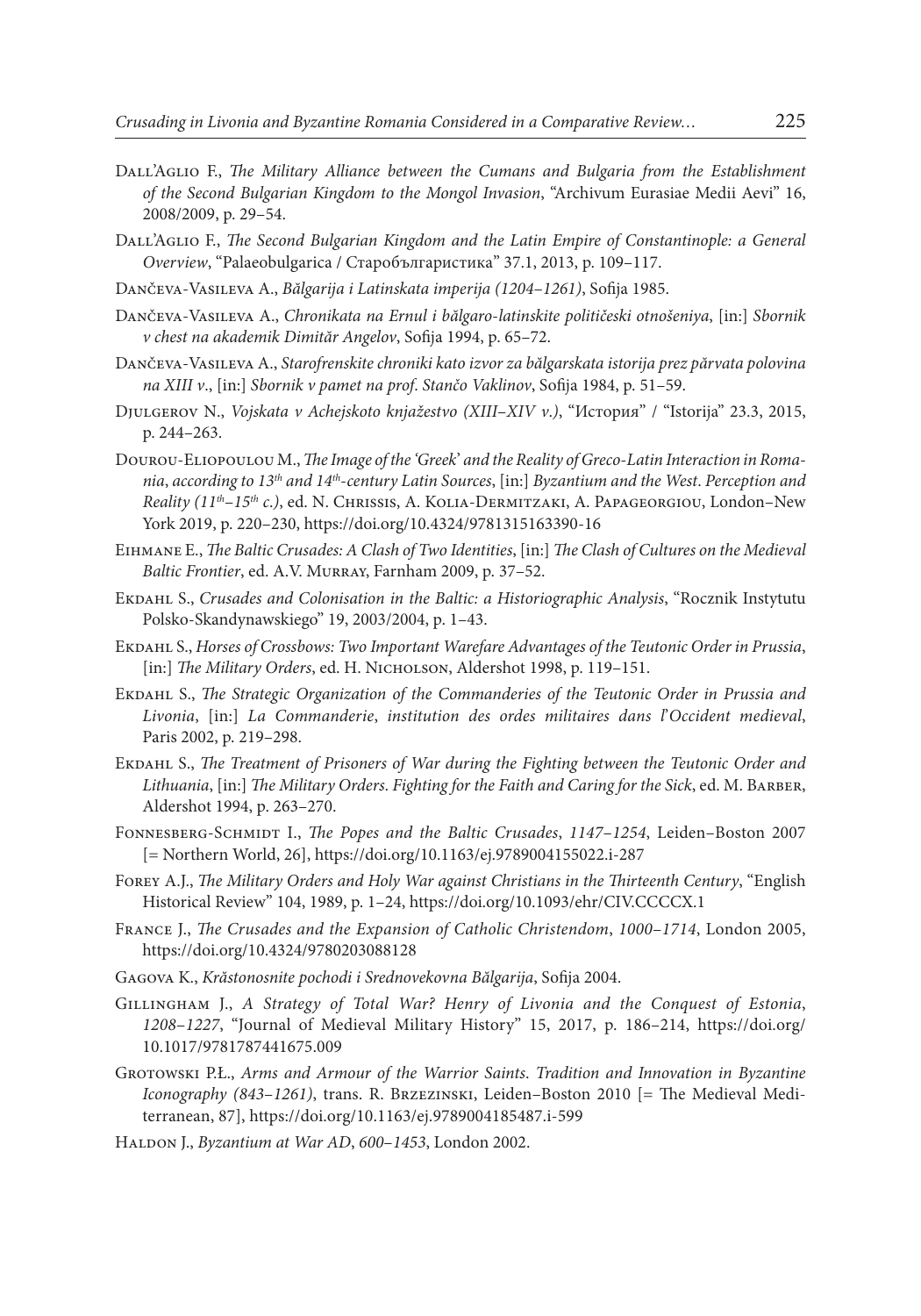- Hendrickx B., *A propos du nombre des troupes de la quatrieme croisade et l*'*empereur Baudouin I*, "Byzantina" 3, 1971, p. 29–41.
- Hendrickx B., *Les institutions de l*'*empire latin de Constantinople (1204*–*1261): la chancellerie*, "Acta Classica" 19, 1976, p. 123–131.
- Hendrickx B., Sansaridou-Hendrickx T., *Indigenous and Local Troops and Mercenaries in the Service of the 'Latin*' *Conquerors of the Byzantine Empire After 1204*, "Journal of Early Christian History" 4, 2014, p. 40–53,<https://doi.org/10.1080/2222582X.2014.11877303>
- Heš E., *Vostočnaja politika Livonskogo Ordena v XІІІ v*., [in:] *Knjaz Aleksandr Nevskij i ego epocha*, Sankt-Peterburg 1995, p. 65–72.
- Ilieva A., *Frankish Morea*, *1205*–*1262*. *Socio*-*Cultural Interaction between the Franks and the Local Population*, Athens 1991.
- Ivanov I., *Bălgaro*-*latinskata vojna ot 1205*–*1207 g*.*: čislenost*, *bitki*, *obsadi*, *žertvi*, *strategija i taktika na protivostojaštite strani*, "Военноисторически сборник" / "Voennoistoričeski sbornik" 1, 2015, p. 73–87.
- Ivanov I., *Bălgaro*-*latinskite vojni ot părvata polovina na XIII v*. *Opit za količestven analiz*, [in:] *Sb*. *ot konferentsija po povod 830 godišninata ot văstanieto na Petăr i Asen*, *Veliko Tărnovo*, *26*–*28 oktomvri 2015 g*., ed. P. Pavlov, N. Kanev, N. Hrisimov, Veliko Tărnovo 2016, p. 178–187.
- Ivanov V., *Ricarite joaniti*, *krăstonosnite pochodi i Balkanite (XI*–*XIII v*.*)*, Sofija 2020.
- Ivanov I., *Targovija i integracionni procesi v srednovekovna Livonija prez XIII v*.*: Osnovni tendentsii i istoričeski paraleli*, [in:] *Izvestija na Centăra za stopansko*-*istoričeski izsledvanija*. *Pazari*, *obštestvo*, *vlast*, vol. V, Varna 2020, p. 27–38.
- Ivanov I., *Tevtonskijat orden*, *kumanite i Bălgarija prez vtoroto desetiletie na XIII v*. *(1211*–*1225)*, "Епохи" / "Epochi" 26.2, 2018, p. 383–393.
- Jacoby D., *The Encounter of Two Societies: Western Conquerors and Byzantines in the Peloponnesus after the Fourth Crusade*, "American Historical Review" 78.4, 1973, p. 873–906, [https://doi.](https://doi.org/10.2307/1858345) [org/10.2307/1858345](https://doi.org/10.2307/1858345)
- Jensen C.S., *Urban Life and the Crusades in North Germany and the Baltic Lands in the Early Thirteenth Century*, [in:] *Crusade and Conversion on the Baltic Frontier*, *1150*–*1500*, ed. A.V. Murray, Aldershot 2001, p. 85.
- Jordanov K., *Nov pogled kăm bitkata pri Adrianopol (Voennijat resurs na rannata Latinska imperija i kampanijata ot april 1205 g*.*)*, "Medievalia" 2, 2011, p. 106–147.
- Kļaviņš K., *Vācu ordenis un Livonija*, Riga 2000.
- Kyriakidis S., *Crusaders and Mercenaries: the West*-*European Soldiers of the Laskarids of Nicaea (1204*–*1258)*, "Mediterranean Historical Review" 29.2, 2014, p. 139–153, [https://doi.org/10.108](https://doi.org/10.1080/09518967.2014.974893) [0/09518967.2014.974893](https://doi.org/10.1080/09518967.2014.974893)
- Langdon J.S., *The Forgotten Byzantino*-*Bulgarian Assault and Siege of Constantinople*, *1235*–*1236*, *and the Breakup of the Entente Cordiale between John III Ducas Vatatzes and John Asen II in 1236 as Background to the Genesis of the Hohenstaufen Vatatzes Alliance of 1242*, "Byzantina-Metabyzantina" 4, 1985, p. 105–135.
- Levans A., *Tuvās vēstures ainas*. *Vēsturisko priekšstatu par Livoniju rašanās 13*. *gadsimta historiogrāfijā*, Rīga 2014.
- LIND J., *Collaboration and Confrontation between East and West on the Baltic Rim as a Result of the Baltic Crusades*, [in:] *Der Ostseeraum und ontinentaleuropa*, *1100*–*1600*. *Culture Clash or Compromise*, Schwerin 2004, p. 123–126.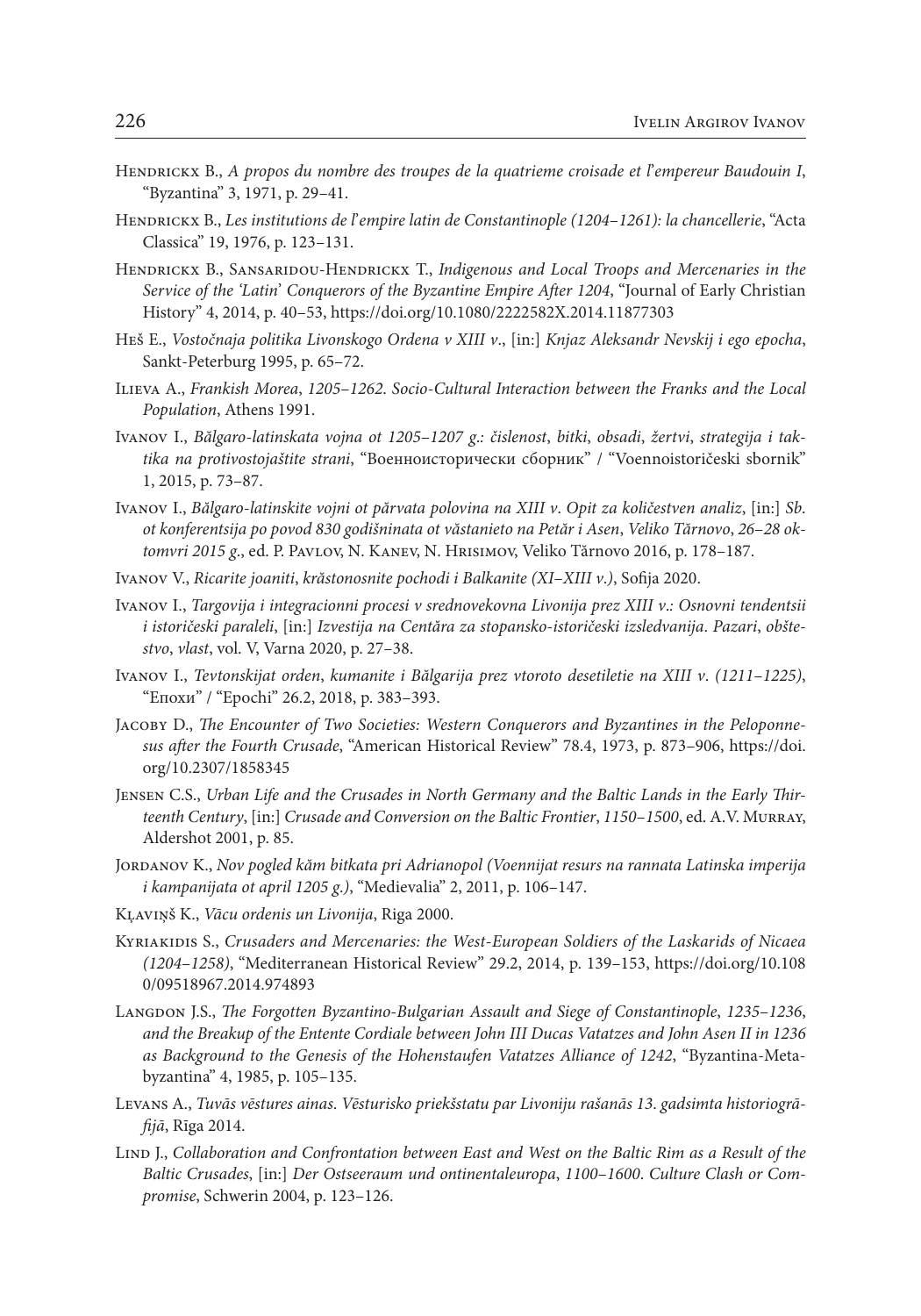- Lopez R., *The Commercial Revolution of the Middle Ages*, *950*–*1350*, Cambridge 1976, [https://doi.](https://doi.org/10.1017/CBO9780511583933) [org/10.1017/CBO9780511583933](https://doi.org/10.1017/CBO9780511583933)
- Lower M.T., *Negotiating Interfaith Relations in Eastern Christendom: Pope Gregory IX*, *Bela IV of Hungary*, *and the Latin Empire*, "Essays in Medieval Studies" 21, 2004, p. 49–62, [https://doi.](https://doi.org/10.1353/ems.2005.0009) [org/10.1353/ems.2005.0009](https://doi.org/10.1353/ems.2005.0009)
- Maesalu A., *Mechanical Artillery and Warfare in the Chronicle of Henry of Livonia*, [in:] *Crusading and Chronicle Writing on the Medieval Baltic Frontier*. *A Companion to the Chronicle of Henry of Livonia*, ed. M. Tamm, L. Kaljundi, C.S. Jensen, Farnham 2011, p. 265–290.
- Maiorov A., *The Alliance between Byzantium and Rus*' *before the Conquest of Constantinople by the Crusaders in 1204*, "Russian History" 42.3, 2015, p. 272–303, [https://doi.org/10.1163/187633](https://doi.org/10.1163/18763316-04203002) [16-04203002](https://doi.org/10.1163/18763316-04203002)
- Maiorov A.V., *Rasskaz Nikit Choniata o Russko*-*vizantijskom voennom sojuze v načale XIII veka*, [in:] *Russkie drevnosti*, ed. A.Ju. Dvorničenko, Sankt-Peterburg 2011, p. 165–181.
- Maiorov А., *Rus*', *Byzantium and Western Europe in the Late Twelfth* – *Early Thirteenth Centuries*, "Вестник Санкт-Петерсбурского Университета. История" / "Vestnik Sankt-Petersburskogo Universiteta. Istorija" 4, 2018, p. 31–43, <https://doi.org/10.21638/11701/spbu02.2016.403>
- Marculeț V., *Țaratul Vlaho*-*Bulgar și puterile cruciadei în timpul domniei țarului Boril Asan (1207 1218)*. *De la conflict armat la colaborare politică și militară*, "Tyragetia" SN 10.2, 2016, p. 35–52.
- Morris C., *Geoffroy de Villehardouin and the Conquest of Constantinople*, "History" 53, 1968, p. 24–34,<https://doi.org/10.1111/j.1468-229X.1968.tb01211.x>
- Morton N., *The Division of Resources between the Holy Land and the Baltic*, [in:] *The Teutonic Knights in the Holy Land*, *1190*–*1291*, Woodbridge 2017, p. 118–130, [https://doi.org/10.1017/](https://doi.org/10.1017/UPO9781846157684.009) [UPO9781846157684.009](https://doi.org/10.1017/UPO9781846157684.009)
- Mugurevics E., *The Military Activity of the Order of the Sword Brethren (1202*–*1236)*, [in:] *The North*-*Eastern Frontiers of Medieval Europe*. *The Expansion of Latin Christendom in the Baltic Lands*, ed. A.V. Murray, Farnham 2014 [= Expansion of Latin Europe, 1000–1500, 4], p. 117–122, https://doi.org/10.4324/9781315238036-7
- Munzinger M.R., *The Profits of the Cross: Merchant Involvement in the Baltic Crusade (c*. *1180 1230)*, "Journal of Medieval History" 32.2, 2006, p. 163–185, [https://doi.org/10.1016/j.jmed](https://doi.org/10.1016/j.jmedhist.2006.04.001) [hist.2006.04.001](https://doi.org/10.1016/j.jmedhist.2006.04.001)
- Murray A., *The Saracens of the Baltic: Pagan and Christian Lithuanians in the Perception of English and French Crusaders to Late Medieval Prussia*, "Journal of Baltic Studies" 41.4, 2010, p. 413–429, <https://doi.org/10.1080/01629778.2010.527124>
- Murray A.V., *The Structure*, *Genre and Intended Audience of the Livonian Rhymed Chronicle*, [in:] *Crusade and Conversion on the Baltic Frontier*, *1150*–*1500*, ed. A.V. Murray, Aldershot 2001, p. 235–251,<https://doi.org/10.4324/9781315258805-12>
- Murray A.V., *The Sword Brothers at War: Observations on the Military Activity of the Knighthood of Christ in the Conquest of Livonia and Estonia (1203*–*1227)*, "Ordines Militares" 18, 2013, p. 27–39,<https://doi.org/10.12775/OM.2013.002>
- Nikolov A., *Kumani i bălgari sreštu latinci (njakolko fragmenta ot Morejskata chronika)*, [in:] *Bălgarsko carstvo*. *Sbornik v čest na 60*-*godišninata na došt*. *d*-*r Georgi N*. *Nikolov*, ed. A. Nikolov, Sofija 2018, p. 568–581.
- Nikolov A., *Vtoroto bălgarsko carstvo i vlacho*-*bălgarskite dilemi*, [in:] *Velikite Asenevci*, ed. P. Pavlov, N. Kănev, N. Chrisimov, Veliko Tărnovo 2016, p. 84–99.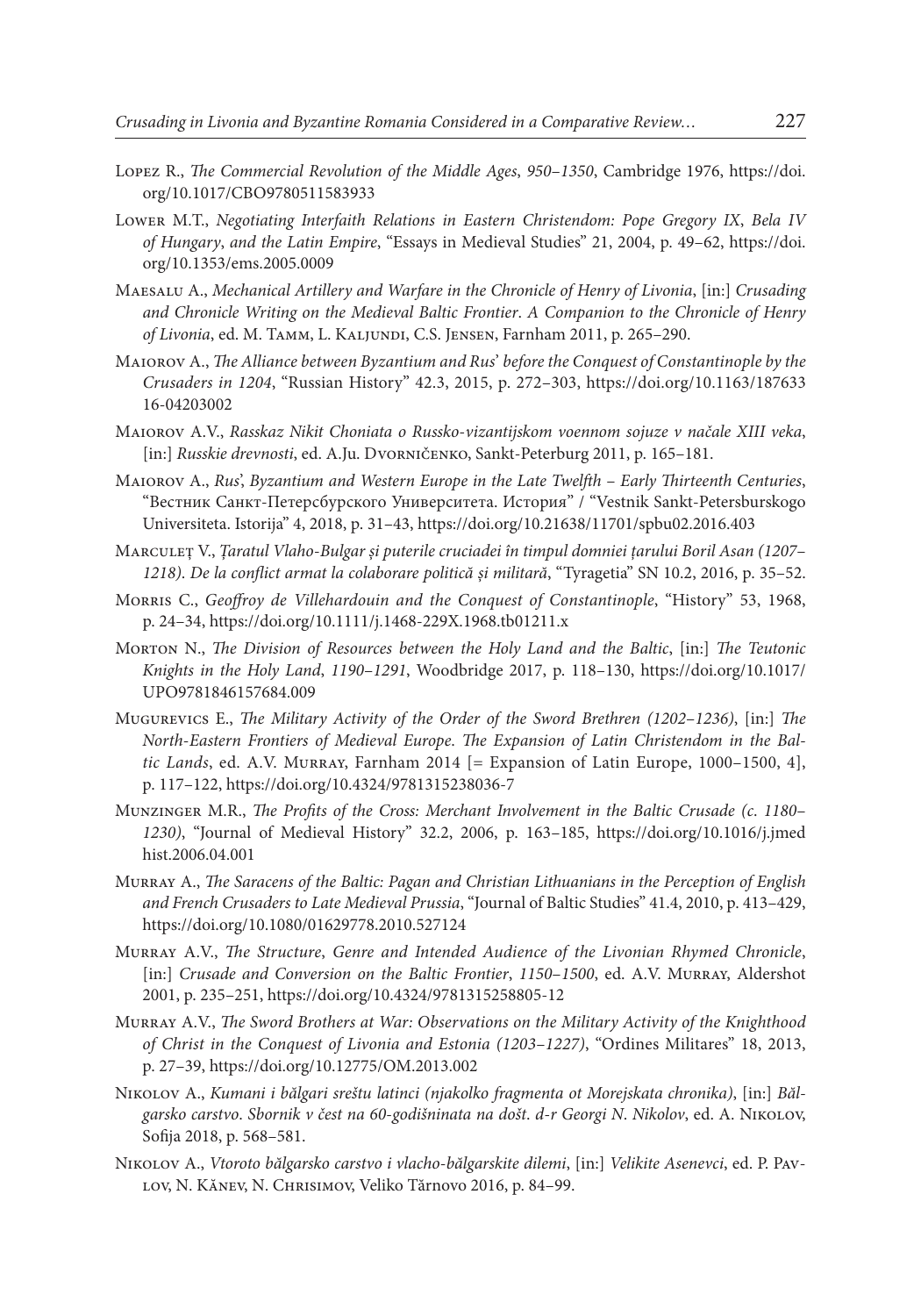- Ninov V., *Edin malko poznat v bălgarskata istoriografija izvor za sădbata na imperator Boduen I*, "Исторически преглед" / "Istoričeski pregled" 5–6, 2015, p. 22–30.
- Pentek Z., *Cesarstwo Łacińskie 1204*–*1261*. *Kolonialne państwo krzyżowców czy Neobizancjum?*, Poznań 2004.
- Pentek Z., *Geoffroy de Villehardouin*. *Rycerz i kronikarz IV wyprawy krzyżowej*, Poznań 1996.
- Petrov P., *Unijata meždu Bălgarija i Rimskata cărkva prez 1204 g*. *i četvărtijat krăstonosen pochod*, "Исторически преглед" / "Istoričeski pregled" 2, 1955, p. 35–57.
- Pluskowski A., Valk H., *Conquest and Europeanization: the Archaeology of the Crusades in Livonia*, *Prussia and Lithuania*, [in:] *The Crusader World*, ed. A.J. Boas, London 2016, p. 568–593.
- Primov B., *The Papacy*, *the Fourth Crusade and Bulgaria*, "Byzantinobulgarica" 1, 1971, p. 183–213.
- ROBERT DE CLARI, *Zdobycie Konstantynopola*, ed. et trans. Z. PENTEK, Poznań 1997.
- Selart A., *Confessional Conflict and Political Co*-*operation: Livonia and Russia in the Thirteenth Century*, [in:] *Crusade and Conversion on the Baltic Frontier*, *1150*–*1500*, ed. A.V. Murray, Aldershot 2001, p. 151–176,<https://doi.org/10.4324/9781315258805-8>
- Selart A., *Die Kreuzzüge in Livland Mitte des 13*. *Jahrhunderts und das dänische König shaus*, [in:] *Narva und die Ostseeregion*. *Beiträge der II Internationalen Konferenz über die politischen und kulturellen Beziehungen zwischen Russland und der Ostseeregion (Narva*, *1*.–*3*. *Mai 2003)*, Narva 2004.
- Selart A., *Livland und die Rus*' *im 13*. *Jahrhundert*, Köln–Weimar–Wien 2007.
- Selart A., *Livland*-*eine Region am Ende der Welt?: Forschungen zum Verhältnis zwischen Zentrum und Peripherie im späten Mittelalter*, Köln 2017.
- Selart A., *Der livländische Deutsche Orden und Ruslsland*, [in:] *L*'*Ordine Teutonico tra Mediterraneo e Baltico*, ed. H. Houben, Galatino 2008, p. 253–276.
- Selart A., *Livonia*, *Rus*' *and the Baltic Crusades in the Thirteenth Century*, Leiden–Boston 2015 [= East Central and Eastern Europe in the Middle Ages, 450–1450, 29], [https://doi.](https://doi.org/10.1163/9789004284753) [org/10.1163/9789004284753](https://doi.org/10.1163/9789004284753)
- Selart A., *Popes and Livonia in the First Half of the Thirteenth Century: Means and Chances to Shape the Periphery*, "Catholic Historical Review" 100.3, 2014, p. 437–458, [https://doi.org/10.1353/](https://doi.org/10.1353/cat.2014.0183) [cat.2014.0183](https://doi.org/10.1353/cat.2014.0183)
- SETTON K., *The Papacy and the Levant (1204–1171)*, vol. I, Philadelphia 1976.
- Šnē A., *The Emergence of Livonia: the Transformations of Social and Political Structures in the Territory of Latvia During the Twelfth and Thirteenth Centuries*, [in:] *The Clash of Cultures on the Medieval Baltic Frontier*, ed. A.V. Murray, Farnham 2009, p. 53–73.
- Šnē A., *Faith*, *Society and Identity: Religious and Social Identity in Latvia on the Eve and Early Stages of the Crusades*, [in:] *Today I Am Not the One I Was Yesterday: Archaeology*, *Identity and Change*, Tartu–Helsinki–Riga–Vilnius 2015, p. 137–151.
- Šnē A., *The Hanseatic League and the Eastern Baltic: Towns*, *Trade and Politics in Medieval Livonia from the Thirteenth to the Mid*-*Sixteenth Century*, [in:] *The North*-*Eastern Frontiers of Medieval Europe*. *The Expansion of Latin Christendom in the Baltic Lands*, ed. A.V. Murray, Farnham 2014 [= Expansion of Latin Europe, 1000–1500, 4], p. 353–378.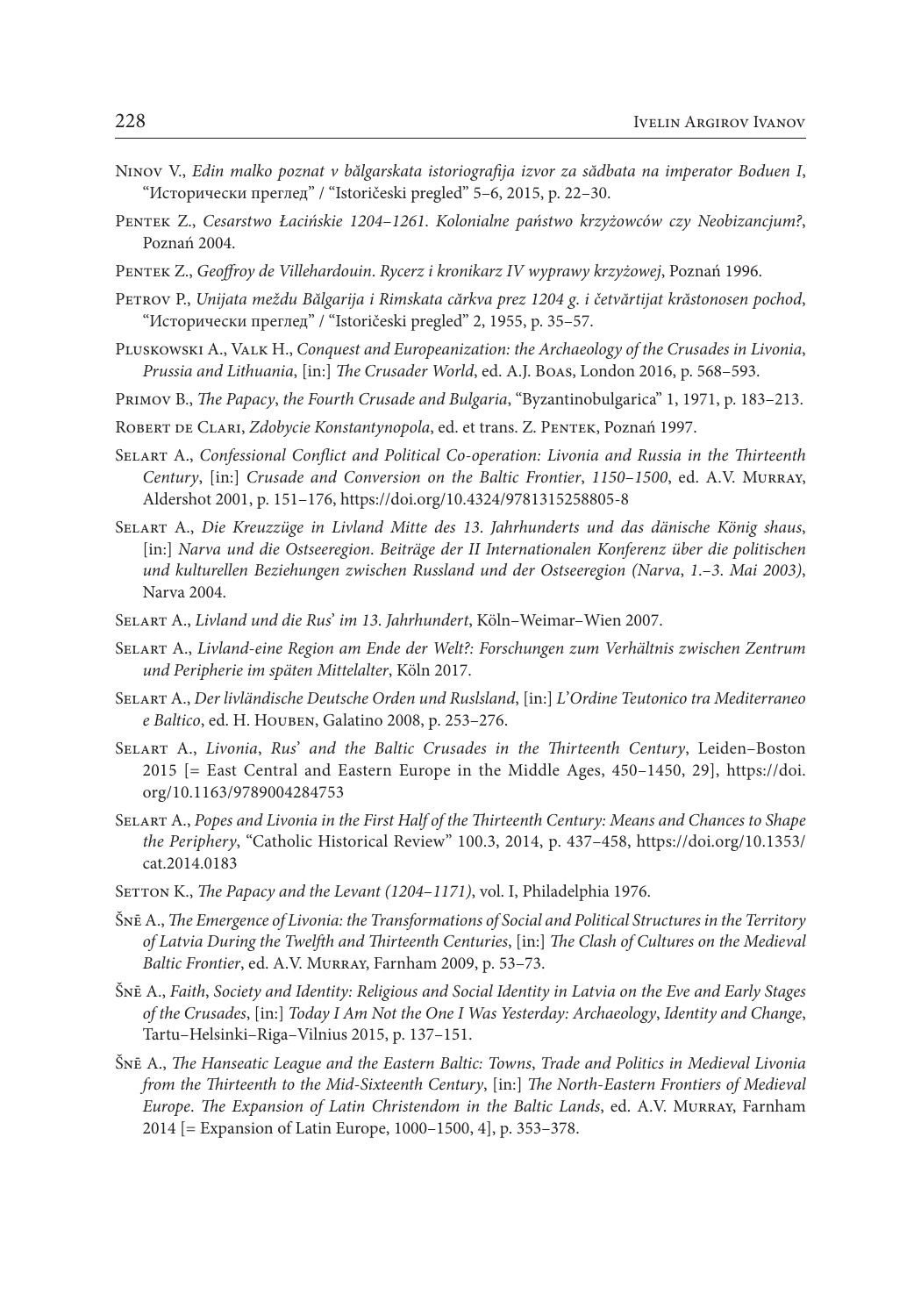- Šnē A., *The Image of the Other or the Own: Representation of Local Societies in Heinrici Chronicon*, [in:] *The Medieval Chronicle*, vol. VI, ed. E. Kooper, Amsterdam–New York 2009, p. 247–260, [https://doi.org/10.1163/9789042026759\\_015](https://doi.org/10.1163/9789042026759_015)
- Šnē A., *Multicoloured Culture: Coexistence of the Local and the Western in the Territory of Latvia During the Middle Ages*, [in:] *Colours of Archaeology*. *Material Culture and Society*, Vilnius– Helsinki–Riga–Tartu 2007, p. 139–154.
- Spence R., *Pope Gregory IX and the Crusade on the Baltic*, "Catholic Historical Review" 69.1, 1983, p. 1–19.
- Šterns I., *Latvijas vēsture 1180*–*1290: Krustakari*, Rīga 2002.
- Tamm M., *How to Justify a Crusade? The Conquest of Livonia and New Crusade Rhetoric in the Early Thirteenth Century*, "Journal of Medieval History" 39.4, 2013, p. 431–455, [https://doi.org/10.108](https://doi.org/10.1080/03044181.2013.833541) [0/03044181.2013.833541](https://doi.org/10.1080/03044181.2013.833541)
- Tamm M., *Inventing Livonia: The Name and Fame of a New Christian Colony on the Medieval Baltic Frontier*, "Zeitschrift für Ostforschung" 60, 2011, p. 186–209.
- *The North*-*Eastern Frontiers of Medieval Europe*. *The Expansion of Latin Christendom in the Baltic Lands*, ed. A.V. Murray, Farnham 2014 [= Expansion of Latin Europe, 1000–1500, 4].
- Tricht F.V., *The Byzantino*-*Latin Principality of Adrianople and the Challenge of Feudalism (1204/6*–*ca*. *1227/28): Empire*, *Venice*, *and Local Autonomy*, "Dumbarton Oaks Papers" 68, 2014, p. 325–342.
- Tricht F.V., *The Latin Renovatio of Byzantium*.*The Empire of Constantinople (1204*–*1228)*, Leiden– Boston 2011 [= The Medieval Mediterranean, 90].
- Tricht F.V., *La politique étrangère de l*'*empire de Constantinople*, *de 1210 à 1216*. *Sa position en Méditerranée orientale: problèmes de chronologie et d*'*interprétation*, "Le Moyen Âge" 107.2, 2001, р. 219–238,<https://doi.org/10.3917/rma.072.0219>
- Urban W., *The Livonian Crusade*, Washington 2004.
- Urban W., *The Military Occupation of Semgallia in the Thirteenth Century*, [in:] *Baltic History*, Columbus 1974, p. 21–34.
- Urban W., *The Organization of Defense of the Livonian Frontier in the Thirteenth Century*, "Speculum" 48, 1973, р. 525–532, https://doi.org/10.2307/2854447
- Urban W., *The Sense of Houmor among the Teutonic Knight of the Thirteenth Century*, "Illinois Quarterly" 42, 1979, р. 40–47.
- Urban W., *The Teutonic Knights*. *A Military History*, London 2003.
- Urban W., *Victims of the Baltic Crusade*, "Journal of Baltic Studies" 29.3, 1998, р. 195–212, <https://doi.org/10.1080/01629779800000071>
- Wolff R.L., *Baldwin of Flanders and Hainaut*, *First Latin Emperor of Constantinople: his Life*, *Death*, *and Resurrection*, *1172*–*1225*, "Speculum" 27, 1952, p. 281–322,<https://doi.org/10.2307/2853088>
- Wolff R.L., *Politics in the Latin Patriarchate of Constantinople*, *1204*–*1261*, "Dumbarton Oaks Papers" 8, 1954, p. 225–303, <https://doi.org/10.2307/1291068>
- Wolff R.L., *Romania: the Latin Empire of Constantinople*, "Speculum" 23, 1948, p. 1–34, [https://doi.](https://doi.org/10.2307/2853672) [org/10.2307/2853672](https://doi.org/10.2307/2853672)